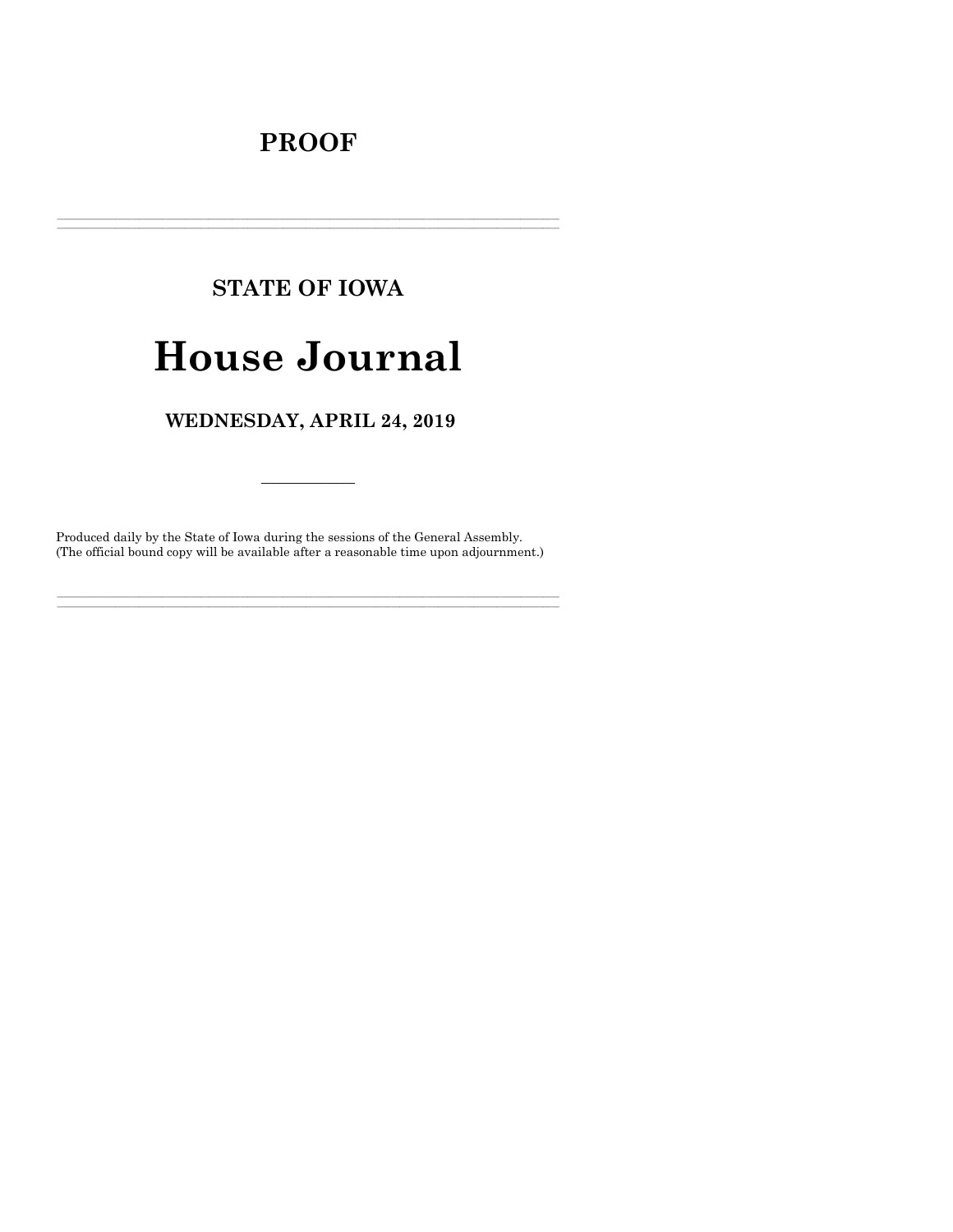### **JOURNAL OF THE HOUSE**

One Hundred-first Calendar Day - Sixty-sixth Session Day

Hall of the House of Representatives Des Moines, Iowa, Wednesday, April 24, 2019

The House met pursuant to adjournment at 8:30 a.m., Speaker Upmeyer in the chair.

Prayer was offered by Pastor Tom Clegg, The Gateway Church, Des Moines. He was the guest of Forbes of Polk.

#### PLEDGE OF ALLEGIANCE

The Pledge of Allegiance was led by Alyssa Whitham, Minority Leader's Page from Osceola.

The Journal of Tuesday, April 23, 2019, was approved.

#### INTRODUCTION OF BILL

**[House File 785,](https://www.legis.iowa.gov/legislation/BillBook?ga=88&ba=HF785)** by committee on Appropriations, a bill for an act relating to rural economic development by providing tax incentives for high-quality jobs in rural communities.

Read first time and placed on the **Appropriations calendar.**

#### ADOPTION OF HOUSE [RESOLUTION 26](https://www.legis.iowa.gov/legislation/BillBook?ga=88&ba=HR26)

Hagenow of Dallas called up for consideration **[House Resolution 26,](https://www.legis.iowa.gov/legislation/BillBook?ga=88&ba=HR26)** a resolution recognizing Megan Gustafson for her outstanding academic and college basketball career at the University of Iowa.

Hite of Mahaska moved the adoption of House [Resolution 26.](https://www.legis.iowa.gov/legislation/BillBook?ga=88&ba=HR26)

The motion prevailed and the resolution was adopted.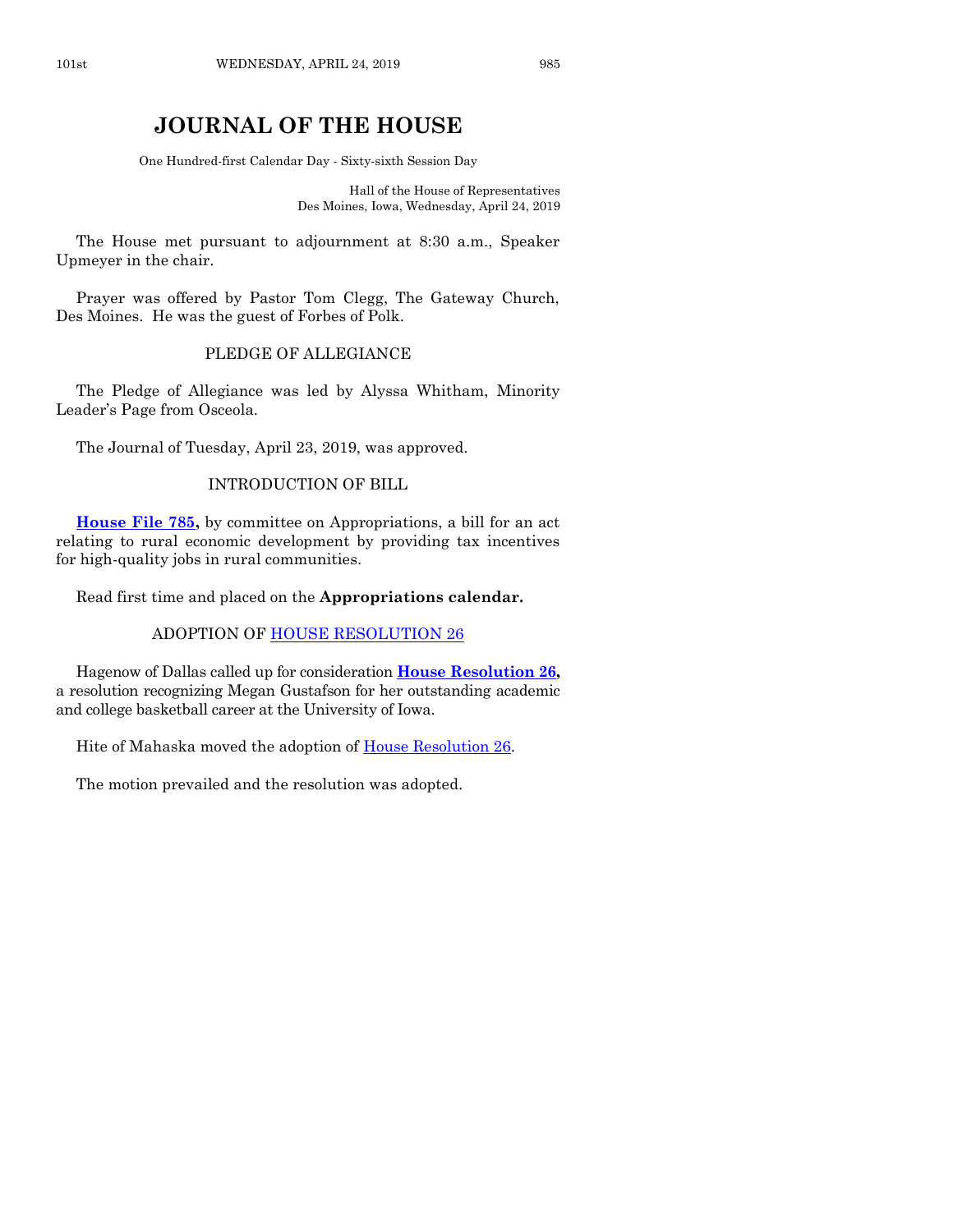#### SPECIAL PRESENTATION TO HOUSE PAGES

Speaker Upmeyer invited the following House Pages to the Speaker's station for a special presentation and thanked them for their service to the House of Representatives:

| Alyssa Brouillet                  | Addie Cosgrove   | Kevin Drahos   |
|-----------------------------------|------------------|----------------|
| Ally Emberton                     | Victoria Fillipi | John Harding   |
| Tyler Juffernbruch Elizabeth Lara |                  | Josiah Meier   |
| Maxwell Oelmann Morgan Rassel     |                  | Carissa Wenger |
| ShyAnn White                      | Alyssa Whitham   |                |

Certificates of excellence for serving with honor and distinction as a House Page during the First Regular Session of the Eighty-eighth General Assembly were presented to the House Pages by Speaker Upmeyer, Majority Leader Hagenow and Minority Leader Prichard.

The House rose and expressed its appreciation.

The House stood at ease at 8:49 a.m., until the fall of the gavel.

The House resumed session at 3:11 p.m., Wheeler of Sioux in the chair.

#### QUORUM CALL

A non-record roll call was requested to determine that a quorum was present. The vote revealed ninety-five members present, five absent.

#### CONSIDERATION OF BILLS Unfinished Business Calendar

**[Senate File 592,](https://www.legis.iowa.gov/legislation/BillBook?ga=88&ba=SF592)** a bill for an act relating to the practice and licensure of physician assistants, and providing penalties, with report of committee recommending passage, was taken up for consideration.

A. Meyer of Webster offered amendment  $H-1277$  $H-1277$  filed by her.

Bossman of Woodbury offered amendment  $H-1290$ , to amendment H–[1277,](https://www.legis.iowa.gov/legislation/BillBook?ga=88&ba=H1277) filed by him from the floor.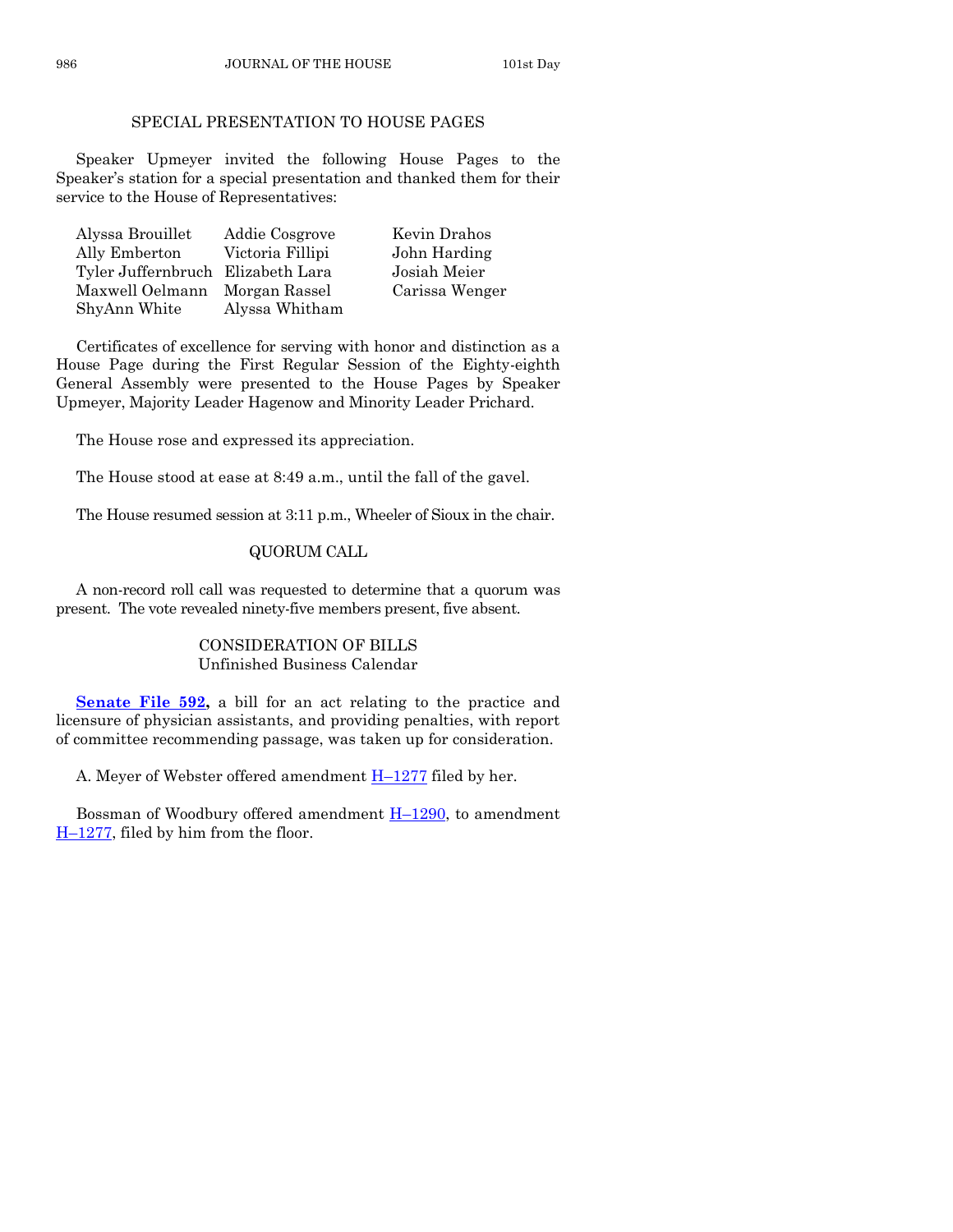Lensing of Johnson rose on a point of order that amendment  $H-1290$  $H-1290$ was not germane, to amendment  $H-1277$ .

The Speaker ruled the point well taken and amendment  $H-1290$  $H-1290$ not germane, to amendment  $H-1277$ .

Bossman of Woodbury asked for unanimous consent to suspend the rules to consider amendment  $H-1290$ , to amendment  $H-1277$ .

Objection was raised.

Bossman of Woodbury moved to suspend the rules to consider amendment  $H-1290$ , to amendment  $H-1277$ .

Roll call was requested by Bossman of Woodbury and Hinson of Linn.

On the question "Shall the rules be suspended to consider amendment H-[1290,](https://www.legis.iowa.gov/legislation/BillBook?ga=88&ba=H1290) to amendment H-[1277?](https://www.legis.iowa.gov/legislation/BillBook?ga=88&ba=H1277)" [\(S.F. 592\)](https://www.legis.iowa.gov/legislation/BillBook?ga=88&ba=SF592)

The ayes were, 53:

| Bacon        | Baxter     | Bergan    | <b>Best</b>    |
|--------------|------------|-----------|----------------|
| Bloomingdale | Bossman    | Brink     | Carlson        |
| Deyoe        | Dolecheck  | Fisher    | Fry            |
| Gassman      | Gerhold    | Grassley  | Gustafson      |
| Hagenow      | Hanusa     | Hein      | Hinson         |
| Hite         | Holt       | Huseman   | Jacobsen       |
| Jeneary      | Jones      | Kaufmann  | Kerr           |
| Klein        | Landon     | Lohse     | Lundgren       |
| Maxwell      | Meyer, A.  | Mitchell  | Mohr           |
| Mommsen      | Moore      | Osmundson | Paustian       |
| Salmon       | Sexton     | Shipley   | Sieck          |
| Sorensen     | Thompson   | Thorup    | Upmeyer, Spkr. |
| Wills        | Windschitl | Worthan   | Zumbach        |
| Wheeler,     |            |           |                |

The nays were, 47:

Presiding

| Abdul-Samad  | Anderson     | Bearinger | Bennett |
|--------------|--------------|-----------|---------|
| Breckenridge | Brown-Powers | Cohoon    | Derry   |
| Donahue      | Ehlert       | Forbes    | Gaines  |
| Gaskill      | Hall         | Heddens   | Hunter  |
| Isenhart     | Jacoby       | James     | Judge   |
| Kacena       | Konfrst      | Kressig   | Kurth   |
| Kurtz        | Lensing      | Mascher   | Matson  |
| McConkey     | McKean       | Meyer, B. | Nielsen |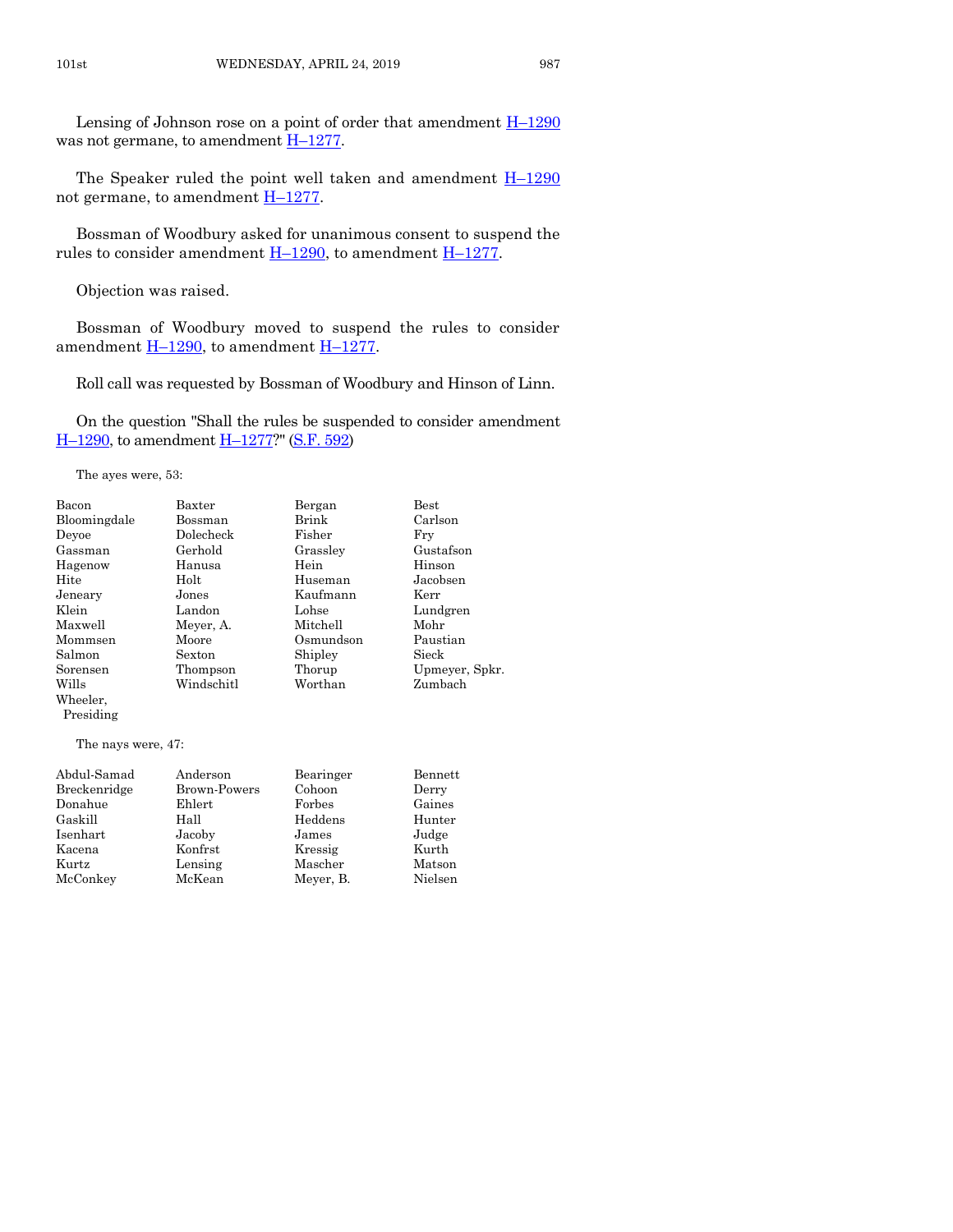988 JOURNAL OF THE HOUSE 101st Day

| Oldson                      | Olson    | Ourth     | Prichard          |
|-----------------------------|----------|-----------|-------------------|
| Running-Marquardt Smith, M. |          | Smith, R. | Staed             |
| Steckman                    | Sunde    | Thede     | Wessel-Kroeschell |
| Williams                    | Winckler | Wolfe     |                   |

Absent or not voting, none.

The motion to suspend the rules prevailed.

Bossman of Woodbury moved the adoption of amendment  $H-1290$ , to amendment  $H-1277$ .

Amendment  $\underline{H-1290}$ , to amendment  $\underline{H-1277}$ , was adopted.

A. Meyer of Webster moved the adoption of amendment  $H-1277$ , as amended.

Amendment  $H-1277$ , as amended, was adopted.

A. Meyer of Webster moved that the bill be read a last time now and placed upon its passage which motion prevailed and the bill was read a last time.

On the question "Shall the bill pass?" ([S.F. 592\)](https://www.legis.iowa.gov/legislation/BillBook?ga=88&ba=SF592)

The ayes were, 97:

| Abdul-Samad  | Anderson          | Bacon        | Baxter        |
|--------------|-------------------|--------------|---------------|
| Bearinger    | Bennett           | Bergan       | $_{\rm Best}$ |
| Bloomingdale | Bossman           | Breckenridge | Brink         |
| Brown-Powers | Carlson           | Cohoon       | Derry         |
| Deyoe        | Dolecheck         | Donahue      | Ehlert        |
| Fisher       | Forbes            | Fry          | Gaines        |
| Gaskill      | Gassman           | Gerhold      | Grassley      |
| Gustafson    | Hagenow           | Hall         | Hanusa        |
| Heddens      | Hein              | Hinson       | Hite          |
| Holt         | Hunter            | Huseman      | Isenhart      |
| Jacobsen     | Jacoby            | James        | Jeneary       |
| Jones        | Judge             | Kacena       | Kaufmann      |
| Kerr         | Klein             | Konfrst      | Kressig       |
| Kurth        | Kurtz             | Landon       | Lohse         |
| Lundgren     | Matson            | Maxwell      | McConkey      |
| McKean       | Meyer, A.         | Meyer, B.    | Mitchell      |
| Mommsen      | Moore             | Nielsen      | Oldson        |
| Olson        | Osmundson         | Ourth        | Paustian      |
| Prichard     | Running-Marquardt | Salmon       | Sexton        |
| Shipley      | Sieck             | Smith, M.    | Smith, R.     |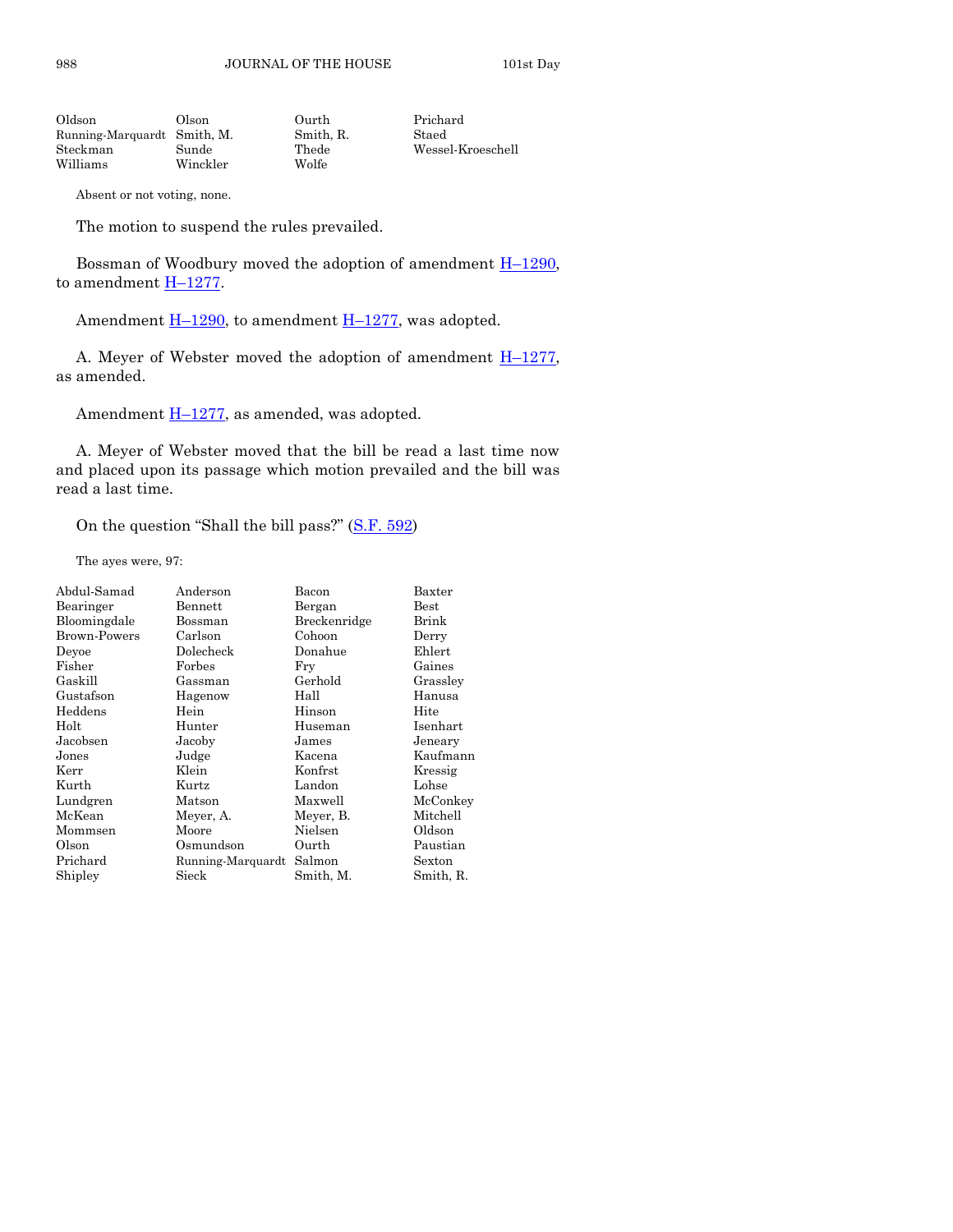| Sorensen          | Staed    | Steckman | Sunde          |
|-------------------|----------|----------|----------------|
| Thede             | Thompson | Thorup   | Upmeyer, Spkr. |
| Wessel-Kroeschell | Williams | Wills    | Winckler       |
| Windschitl        | Wolfe    | Worthan  | Zumbach        |
| Wheeler,          |          |          |                |
| Presiding         |          |          |                |

The nays were, 3:

Lensing Mascher Mohr

Absent or not voting, none.

The bill having received a constitutional majority was declared to have passed the House and the title, as amended, was agreed to.

**Senate File 203**, a bill for an act relating to stocking private waters and fishing on such waters, with report of committee recommending amendment and passage, was taken up for consideration.

Fisher of Tama offered amendment  $H-1136$  $H-1136$  filed by the committee on Natural Resources and moved its adoption.

The committee amendment  $H-1136$  $H-1136$  was adopted, placing out of order amendment H–[1137](https://www.legis.iowa.gov/legislation/BillBook?ga=88&ba=H1137) filed by Isenhart of Dubuque on April 4, 2019.

Fisher of Tama moved that the bill be read a last time now and placed upon its passage which motion prevailed and the bill was read a last time.

On the question "Shall the bill pass?" ([S.F. 203\)](https://www.legis.iowa.gov/legislation/BillBook?ga=88&ba=SF203)

The ayes were, 54:

| Bacon             | Baxter    | Bergan    | Best      |
|-------------------|-----------|-----------|-----------|
| Bloomingdale      | Bossman   | Brink     | Carlson   |
| Deyoe             | Dolecheck | Fisher    | Fry       |
| Gassman           | Gerhold   | Grassley  | Gustafson |
| Hagenow           | Hanusa    | Hein      | Hinson    |
| Hite              | Holt      | Huseman   | Jacobsen  |
| Jeneary           | Jones     | Kaufmann  | Kerr      |
| Klein             | Landon    | Lohse     | Lundgren  |
| Maxwell           | Meyer, A. | Mitchell  | Mohr      |
| Mommsen           | Moore     | Osmundson | Paustian  |
| Running-Marquardt | Salmon    | Sexton    | Shipley   |
| Sieck             | Sorensen  | Thompson  | Thorup    |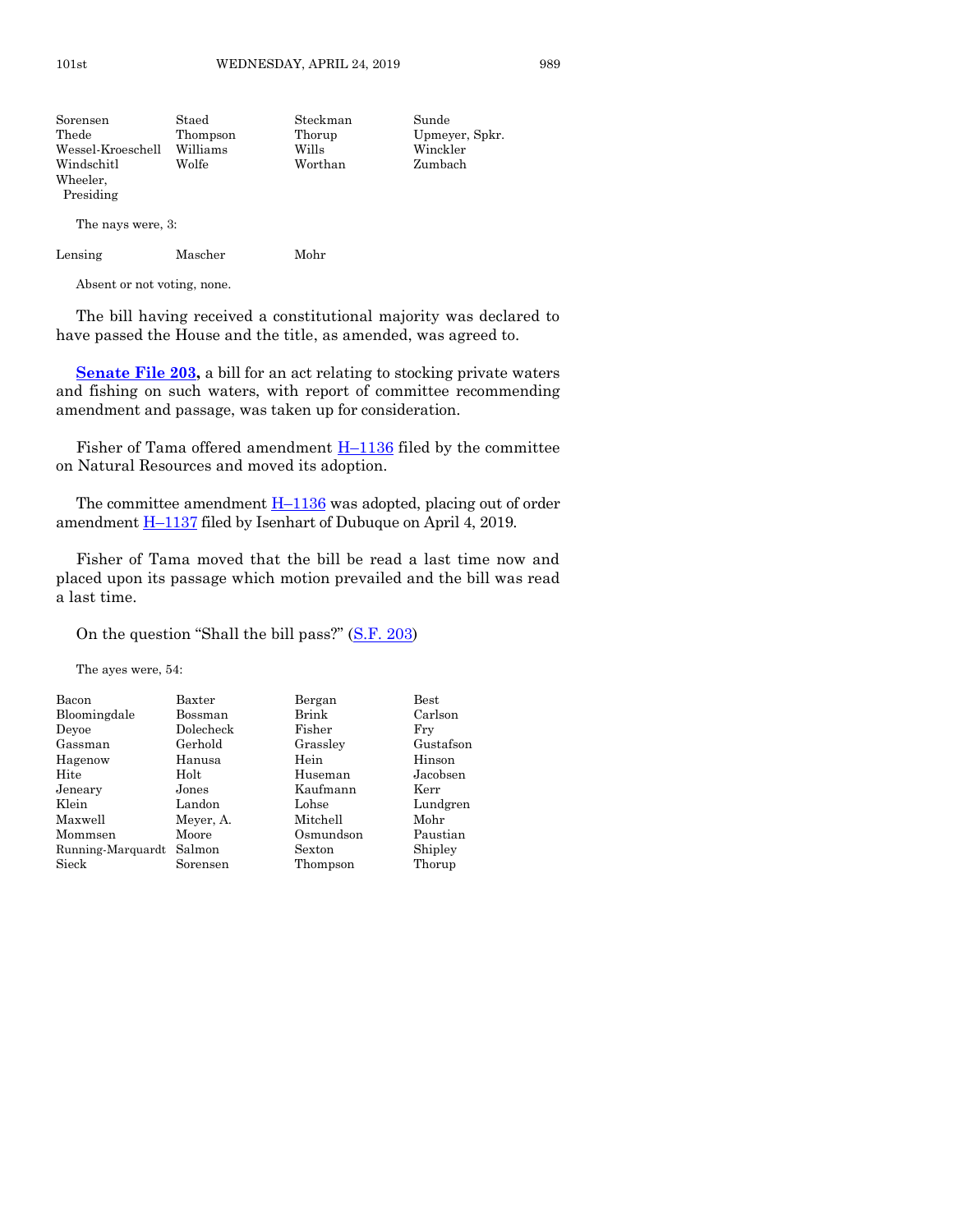| Upmeyer, Spkr.<br>Zumbach | Wills<br>Wheeler,<br>Presiding | Windschitl        | Worthan  |
|---------------------------|--------------------------------|-------------------|----------|
| The nays were, 46:        |                                |                   |          |
| Abdul-Samad               | Anderson                       | Bearinger         | Bennett  |
| Breckenridge              | Brown-Powers                   | Cohoon            | Derry    |
| Donahue                   | Ehlert                         | Forbes            | Gaines   |
| Gaskill                   | Hall                           | Heddens           | Hunter   |
| Isenhart                  | Jacoby                         | James             | Judge    |
| Kacena                    | Konfrst                        | Kressig           | Kurth    |
| Kurtz                     | Lensing                        | Mascher           | Matson   |
| McConkey                  | McKean                         | Meyer, B.         | Nielsen  |
| Oldson                    | Olson                          | Ourth             | Prichard |
| Smith, M.                 | Smith, R.                      | Staed             | Steckman |
| Sunde                     | Thede                          | Wessel-Kroeschell | Williams |
| Winckler                  | Wolfe                          |                   |          |

Absent or not voting, none.

The bill having received a constitutional majority was declared to have passed the House and the title, as amended, was agreed to.

#### Appropriations Calendar

**[House File 742,](https://www.legis.iowa.gov/legislation/BillBook?ga=88&ba=HF742)** a bill for an act relating to the assessment of an agricultural crime surcharge on criminal offenses involving crops, livestock, or honeybees, and making an appropriation, was taken up for consideration.

Klein of Washington moved that the bill be read a last time now and placed upon its passage which motion prevailed and the bill was read a last time.

On the question "Shall the bill pass?" ([H.F. 742\)](https://www.legis.iowa.gov/legislation/BillBook?ga=88&ba=HF742)

The ayes were, 89:

| Abdul-Samad  | Bacon         | Baxter              | Bearinger |
|--------------|---------------|---------------------|-----------|
| Bergan       | $_{\rm Best}$ | Bloomingdale        | Bossman   |
| Breckenridge | Brink         | <b>Brown-Powers</b> | Carlson   |
| Cohoon       | Derry         | Devoe               | Dolecheck |
| Donahue      | Ehlert        | Fisher              | Forbes    |
| Fry          | Gaines        | Gaskill             | Gassman   |
| Gerhold      | Grassley      | Gustafson           | Hagenow   |
| Hall         | Hanusa        | Heddens             | Hein      |
| Hinson       | Hite          | Holt                | Huseman   |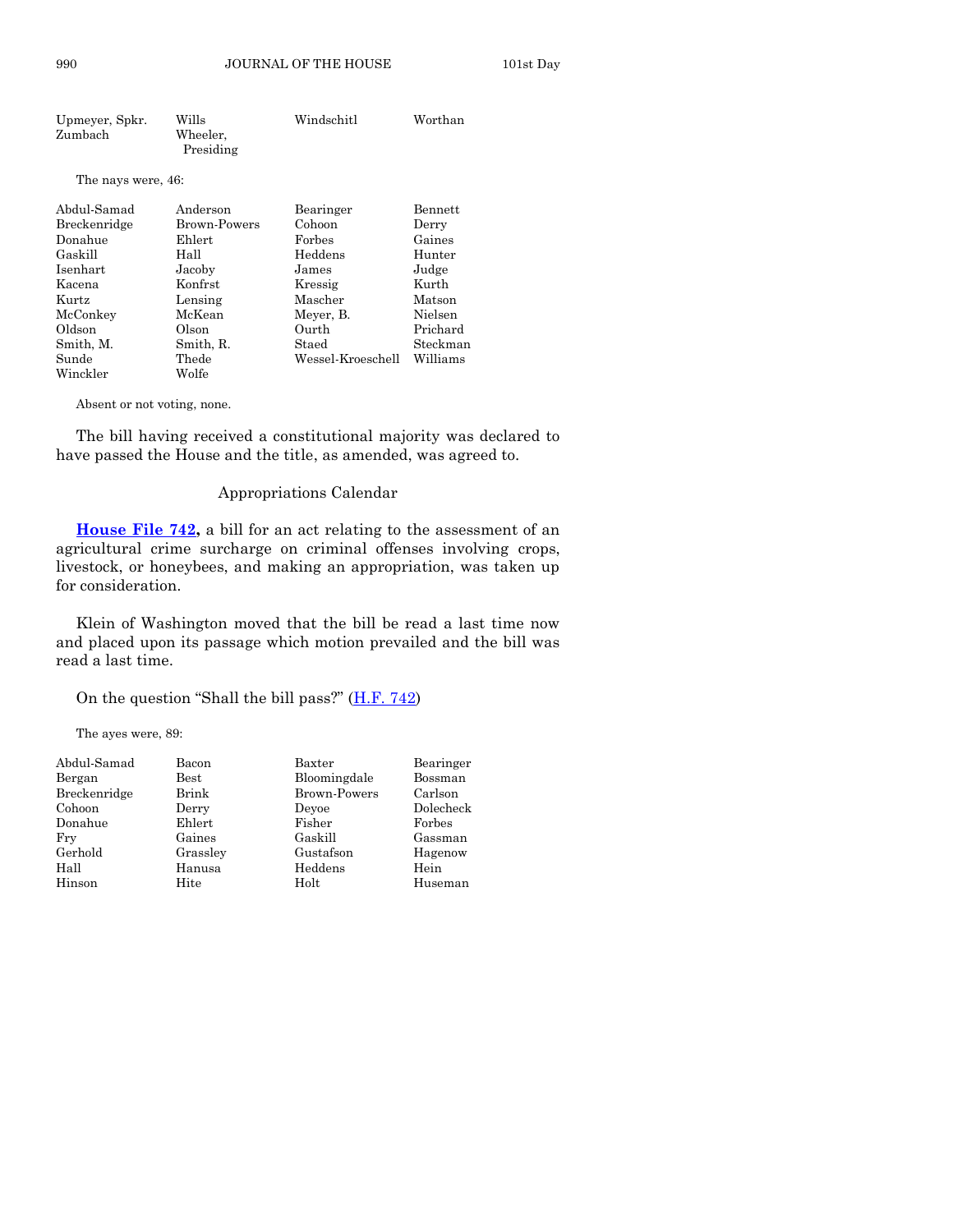| Jacobsen          | James             | Jeneary  | Jones     |
|-------------------|-------------------|----------|-----------|
| Judge             | Kacena            | Kaufmann | Kerr      |
| Klein             | Konfrst           | Kressig  | Kurth     |
| Kurtz             | Landon            | Lohse    | Lundgren  |
| Matson            | Maxwell           | McKean   | Meyer, A. |
| Mever, B.         | Mitchell          | Mohr     | Mommsen   |
| Moore             | Nielsen           | Oldson   | Olson     |
| Osmundson         | Ourth             | Paustian | Prichard  |
| Running-Marquardt | Salmon            | Sexton   | Shipley   |
| Sieck             | Smith, M.         | Sorensen | Steckman  |
| Sunde             | Thede             | Thompson | Thorup    |
| Upmeyer, Spkr.    | Wessel-Kroeschell | Williams | Wills     |
| Windschitl        | Wolfe             | Worthan  | Zumbach   |
| Wheeler.          |                   |          |           |
| Presiding         |                   |          |           |
|                   |                   |          |           |

The nays were, 11:

| Anderson  | Bennett | Hunter   | Isenhart |
|-----------|---------|----------|----------|
| Jacoby    | Lensing | Mascher  | McConkey |
| Smith, R. | Staed   | Winckler |          |

Absent or not voting, none.

The bill having received a constitutional majority was declared to have passed the House and the title was agreed to.

#### Ways and Means Calendar

**[House File 768,](https://www.legis.iowa.gov/legislation/BillBook?ga=88&ba=HF768)** a bill for an act relating to agricultural development, by providing for the Iowa finance authority, a beginning farmer tax credit program, fees, and including effective date and retroactive applicability provisions, was taken up for consideration.

Zumbach of Linn offered amendment  $H-1275$  $H-1275$  filed by him.

Isenhart of Dubuque asked and received unanimous consent to withdraw amendment  $\underline{H-1291}$ , to amendment  $\underline{H-1275}$  $\underline{H-1275}$  $\underline{H-1275}$  and amendment  $H-1292$ , to amendment  $H-1275$ , filed by him from the floor.

Zumbach of Linn moved the adoption of amendment H–[1275.](https://www.legis.iowa.gov/legislation/BillBook?ga=88&ba=H1275)

Amendment  $H-1275$  $H-1275$  was adopted.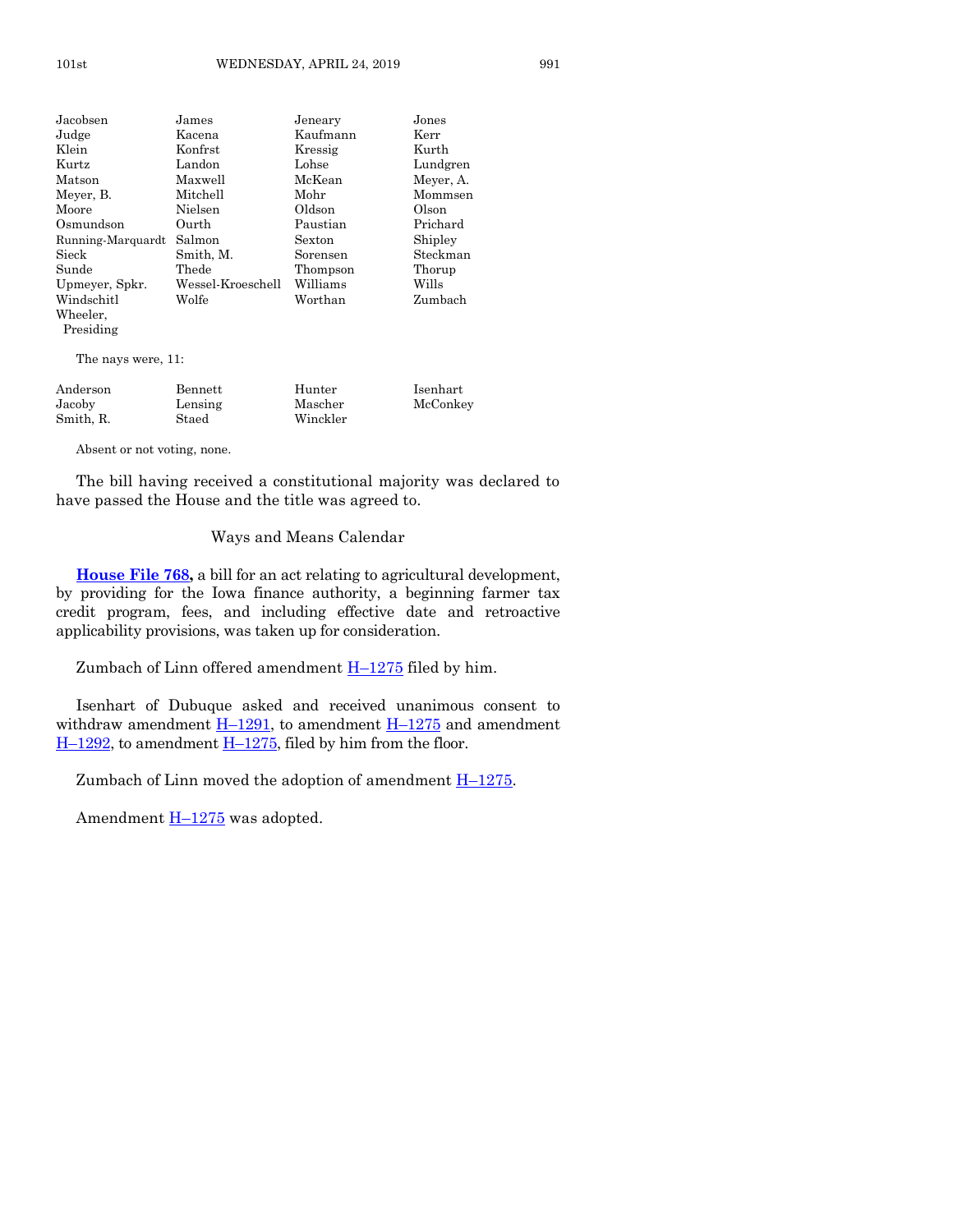Zumbach of Linn asked and received unanimous consent to withdraw amendment  $\underline{H-1214}$  $\underline{H-1214}$  $\underline{H-1214}$  filed by him on April 15, 2019.

Zumbach of Linn moved that the bill be read a last time now and placed upon its passage which motion prevailed and the bill was read a last time.

On the question "Shall the bill pass?" ([H.F. 768\)](https://www.legis.iowa.gov/legislation/BillBook?ga=88&ba=HF768)

The ayes were, 99:

| Abdul-Samad  | Anderson       | Bacon             | ${\rm Baxter}$    |
|--------------|----------------|-------------------|-------------------|
| Bearinger    | Bennett        | Bergan            | Best              |
| Bloomingdale | Bossman        | Breckenridge      | Brink             |
| Brown-Powers | Carlson        | Cohoon            | Derry             |
| Deyoe        | Dolecheck      | Donahue           | Ehlert            |
| Fisher       | Forbes         | Fry               | Gaines            |
| Gaskill      | Gassman        | Gerhold           | Grassley          |
| Gustafson    | Hagenow        | Hall              | Hanusa            |
| Heddens      | Hein           | Hinson            | Hite              |
| Holt         | Huseman        | Isenhart          | Jacobsen          |
| Jacoby       | James          | Jeneary           | Jones             |
| Judge        | Kacena         | Kaufmann          | Kerr              |
| Klein        | Konfrst        | Kressig           | Kurth             |
| Kurtz        | Landon         | Lensing           | Lohse             |
| Lundgren     | Mascher        | Matson            | Maxwell           |
| McConkey     | McKean         | Meyer, A.         | Meyer, B.         |
| Mitchell     | Mohr           | Mommsen           | Moore             |
| Nielsen      | Oldson         | Olson             | Osmundson         |
| Ourth        | Paustian       | Prichard          | Running-Marquardt |
| Salmon       | Sexton         | Shipley           | Sieck             |
| Smith, M.    | Smith, R.      | Sorensen          | Staed             |
| Steckman     | Sunde          | Thede             | Thompson          |
| Thorup       | Upmeyer, Spkr. | Wessel-Kroeschell | Williams          |
| Wills        | Winckler       | Windschitl        | Wolfe             |
| Worthan      | Zumbach        | Wheeler,          |                   |
|              |                | Presiding         |                   |

The nays were, 1:

#### Hunter

Absent or not voting, none.

The bill having received a constitutional majority was declared to have passed the House and the title was agreed to.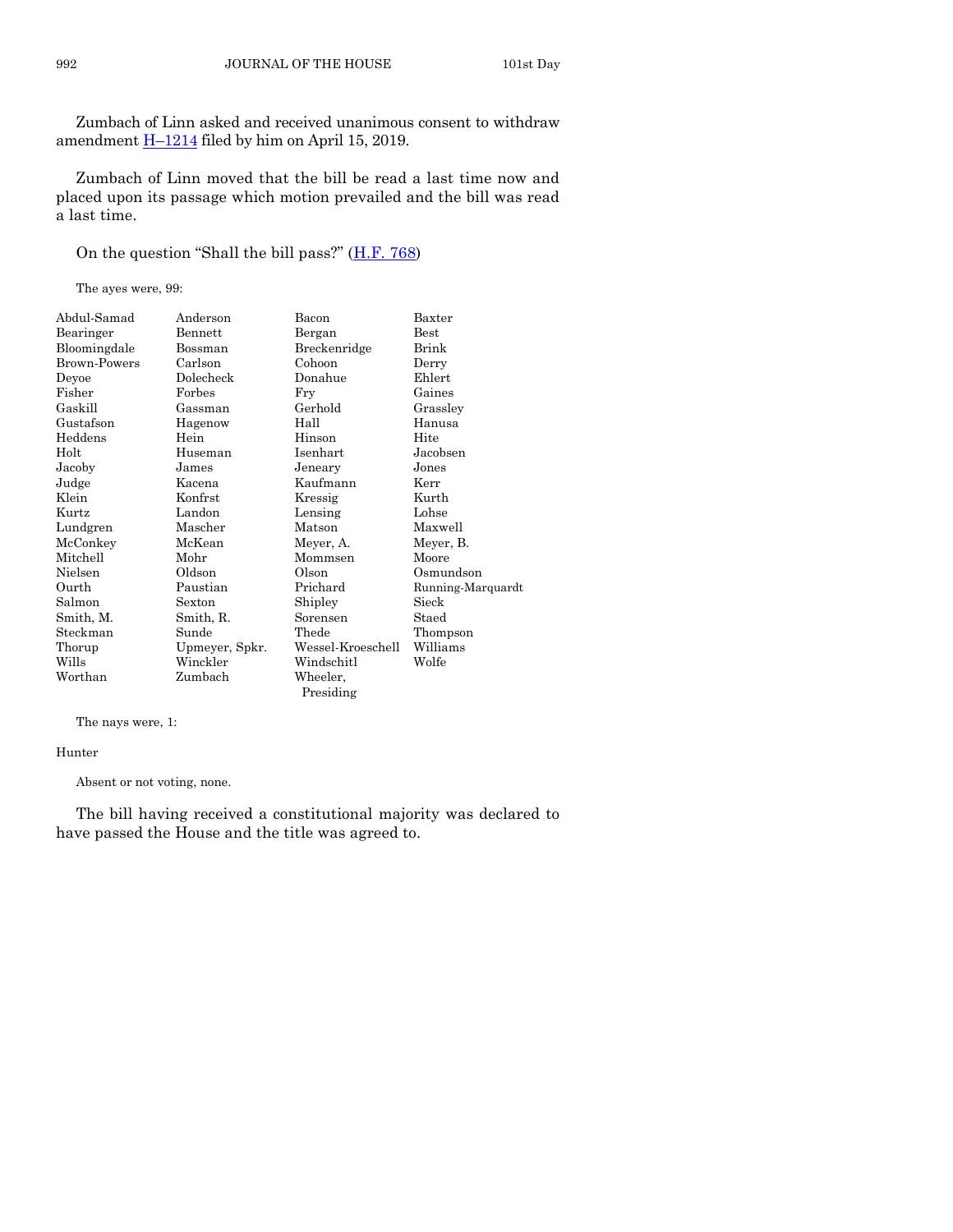#### SENATE AMENDMENT CONSIDERED House Concurred

Kerr of Louisa called up for consideration **[House File 758,](https://www.legis.iowa.gov/legislation/BillBook?ga=88&ba=HF758)** a bill for an act relating to the funding of, the operation of, and appropriation of moneys to the college student aid commission, the department for the blind, the department of education, and the state board of regents, providing for related matters, and including effective date provisions, amended by the Senate amendment  $H-1288$ .

Winckler of Scott offered amendment H–[1294,](https://www.legis.iowa.gov/legislation/BillBook?ga=88&ba=H1294) to the Senate amendment  $\underline{H-1288}$ , filed by her from the floor and moved its adoption.

Roll call was requested by Winckler of Scott and Kressig of Black Hawk.

On the question "Shall amendment  $H-1294$ , to the Senate amendment H–[1288,](https://www.legis.iowa.gov/legislation/BillBook?ga=88&ba=H1288) be adopted?" [\(H.F. 758\)](https://www.legis.iowa.gov/legislation/BillBook?ga=88&ba=HF758)

The ayes were, 47:

| Abdul-Samad        | Anderson     | Bearinger           | Bennett           |
|--------------------|--------------|---------------------|-------------------|
| Bergan             | Breckenridge | <b>Brown-Powers</b> | Cohoon            |
| Derry              | Donahue      | Ehlert              | Forbes            |
| Gaines             | Gaskill      | Heddens             | Hunter            |
| Isenhart           | Jacoby       | James               | Judge             |
| Kacena             | Konfrst      | Kressig             | Kurth             |
| Kurtz              | Lensing      | Lundgren            | Mascher           |
| Matson             | McConkey     | McKean              | Meyer, B.         |
| Nielsen            | Oldson       | Olson               | Ourth             |
| Running-Marquardt  | Smith, M.    | Smith, R.           | Staed             |
| Steckman           | Sunde        | Thede               | Wessel-Kroeschell |
| Williams           | Winckler     | Wolfe               |                   |
| The nays were, 53: |              |                     |                   |
| Bacon              | Baxter       | <b>Best</b>         | Bloomingdale      |
| Bossman            | Brink        | Carlson             | Deyoe             |
| Dolecheck          | Fisher       | Fry                 | Gassman           |
| Gerhold            | Grassley     | Gustafson           | Hagenow           |
| Hall               | Hanusa       | Hein                | Hinson            |
| Hite               | Holt         | Huseman             | Jacobsen          |
| Jeneary            | Jones        | Kaufmann            | Kerr              |
| Klein              | Landon       | Lohse               | Maxwell           |
| Meyer, A.          | Mitchell     | Mohr                | Mommsen           |
| Moore              | Osmundson    | Paustian            | Prichard          |
| Salmon             | Sexton       | Shipley             | Sieck             |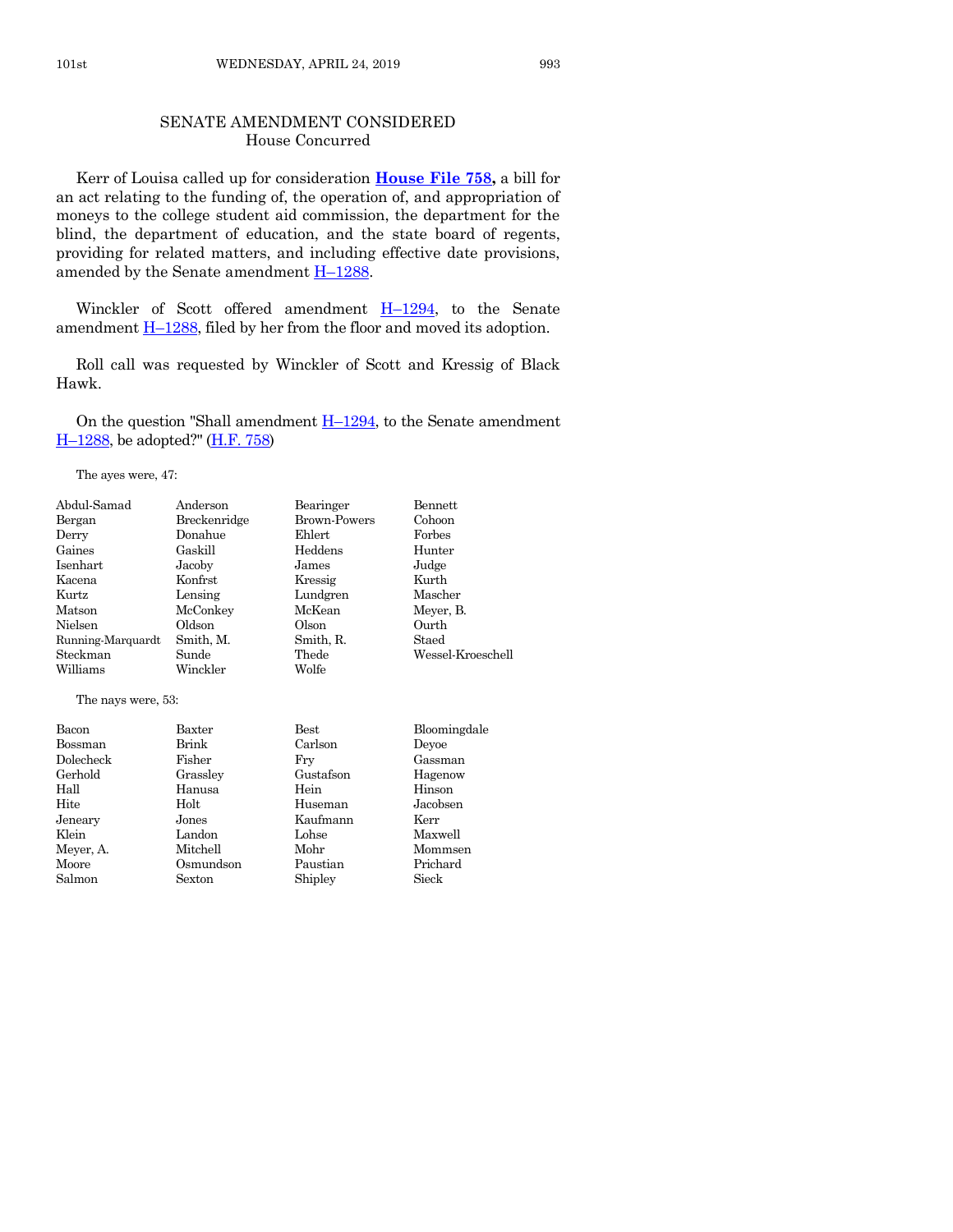Sorensen Thompson Thorup Upmeyer, Spkr. Wills Windschitl Worthan Zumbach Wheeler, Presiding

Absent or not voting, none.

Amendment  $\underline{H-1294}$ , to the Senate amendment  $\underline{H-1288}$ , lost.

Winckler of Scott offered amendment  $H-1295$ , to the Senate amendment  $\underline{H-1288}$ , filed by her from the floor and moved its adoption.

Roll call was requested by Winckler of Scott and Konfrst of Polk.

On the question "Shall amendment  $H-1295$ , to the Senate amendment H–[1288,](https://www.legis.iowa.gov/legislation/BillBook?ga=88&ba=H1288) be adopted?" [\(H.F. 758\)](https://www.legis.iowa.gov/legislation/BillBook?ga=88&ba=HF758)

The ayes were, 47:

| Abdul-Samad       | Anderson            | Bearinger | Bennett           |
|-------------------|---------------------|-----------|-------------------|
| Breckenridge      | <b>Brown-Powers</b> | Cohoon    | Derry             |
| Donahue           | Ehlert              | Forbes    | Gaines            |
| Gaskill           | Hall                | Heddens   | Hunter            |
| Isenhart          | Jacoby              | James     | Judge             |
| Kacena            | Konfrst             | Kressig   | Kurth             |
| Kurtz             | Lensing             | Mascher   | Matson            |
| McConkey          | McKean              | Meyer, B. | Nielsen           |
| Oldson            | Olson               | Ourth     | Prichard          |
| Running-Marquardt | Smith, M.           | Smith, R. | Staed             |
| Steckman          | Sunde               | Thede     | Wessel-Kroeschell |
| Williams          | Winckler            | Wolfe     |                   |

The nays were, 51:

| Bacon        | Baxter    | Bergan    | <b>Best</b> |
|--------------|-----------|-----------|-------------|
| Bloomingdale | Bossman   | Brink     | Carlson     |
| Deyoe        | Dolecheck | Fisher    | Frv         |
| Gassman      | Gerhold   | Grassley  | Gustafson   |
| Hagenow      | Hanusa    | Hein      | Hinson      |
| Hite         | Holt      | Huseman   | Jacobsen    |
| Jeneary      | Kaufmann  | Kerr      | Klein       |
| Landon       | Lohse     | Lundgren  | Maxwell     |
| Meyer, A.    | Mitchell  | Mohr      | Mommsen     |
| Moore        | Osmundson | Paustian  | Salmon      |
| Sexton       | Shipley   | Sieck     | Sorensen    |
| Thompson     | Thorup    | Wills     | Windschitl  |
| Worthan      | Zumbach   | Wheeler,  |             |
|              |           | Presiding |             |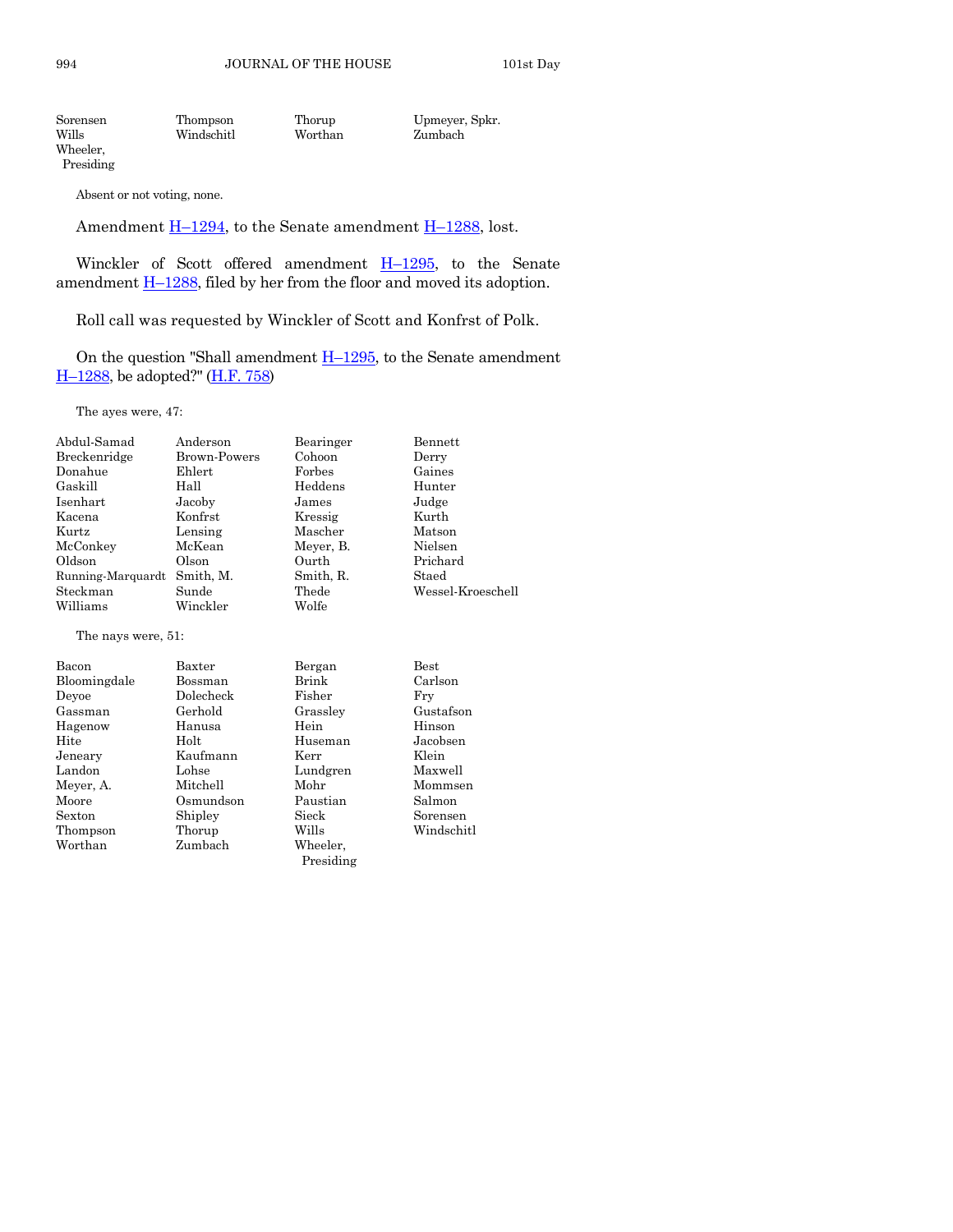Absent or not voting, 2:

Jones Upmeyer, Spkr.

Amendment  $\underline{H-1295}$ , to the Senate amendment  $\underline{H-1288}$ , lost.

Jacobsen of Pottawattamie rose on a point of order under Rule 10, decorum in debate.

The Speaker ruled the point not well taken.

Kerr of Louisa moved that the House concur in the Senate amendment H-[1288.](https://www.legis.iowa.gov/legislation/BillBook?ga=88&ba=H1288)

The motion prevailed and the House concurred in the Senate Amendment H–[1288.](https://www.legis.iowa.gov/legislation/BillBook?ga=88&ba=H1288)

Kerr of Louisa moved that the bill, as amended by the Senate and concurred in by the House, be read a last time now and placed upon its passage which motion prevailed and the bill was read a last time.

On the question "Shall the bill pass?"  $(H.F. 758)$ 

The ayes were, 54:

| <b>Bacon</b>       | Baxter    | Bergan     | Best      |
|--------------------|-----------|------------|-----------|
| Bloomingdale       | Bossman   | Brink      | Carlson   |
| Deyoe              | Dolecheck | Fisher     | Fry       |
| Gassman            | Gerhold   | Grassley   | Gustafson |
| Hagenow            | Hanusa    | Hein       | Hinson    |
| Hite               | Holt      | Huseman    | Jacobsen  |
| Jeneary            | Jones     | Kaufmann   | Kerr      |
| Klein              | Landon    | Lohse      | Lundgren  |
| Maxwell            | McKean    | Meyer, A.  | Mitchell  |
| Mohr               | Mommsen   | Moore      | Osmundson |
| Paustian           | Salmon    | Sexton     | Shipley   |
| Sieck              | Sorensen  | Thompson   | Thorup    |
| Upmeyer, Spkr.     | Wills     | Windschitl | Worthan   |
| Zumbach            | Wheeler,  |            |           |
|                    | Presiding |            |           |
| The nays were, 46: |           |            |           |
|                    |           |            |           |

| Abdul-Samad  | Anderson     | Bearinger | Bennett |
|--------------|--------------|-----------|---------|
| Breckenridge | Brown-Powers | Cohoon    | Derry   |
| Donahue      | Ehlert       | Forbes    | Gaines  |
| Gaskill      | Hall         | Heddens   | Hunter  |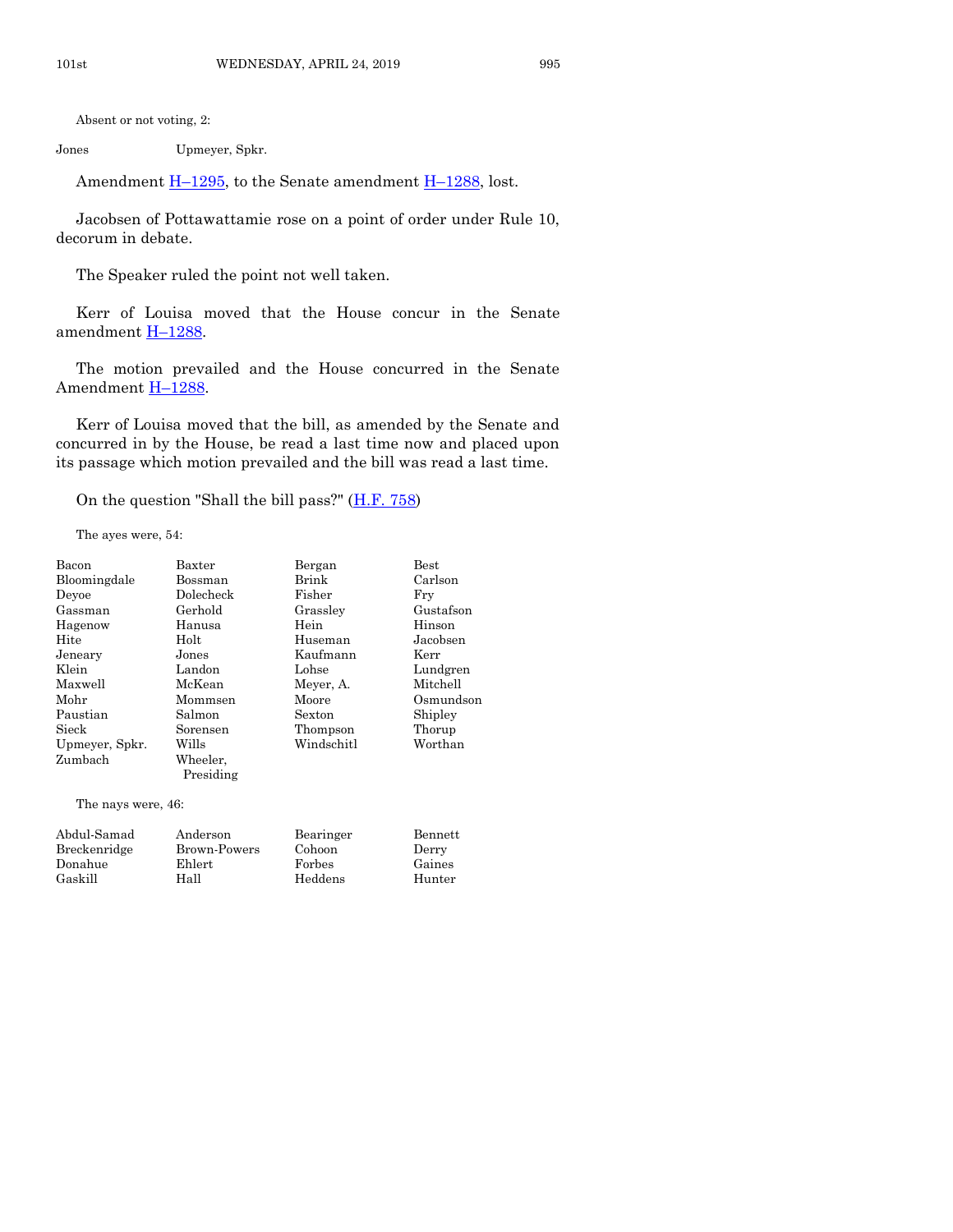| Isenhart  | Jacoby    | James             | Judge             |
|-----------|-----------|-------------------|-------------------|
| Kacena    | Konfrst   | Kressig           | Kurth             |
| Kurtz     | Lensing   | Mascher           | Matson            |
| McConkey  | Meyer, B. | Nielsen           | Oldson            |
| Olson     | Ourth     | Prichard          | Running-Marquardt |
| Smith, M. | Smith, R. | Staed             | Steckman          |
| Sunde     | Thede     | Wessel-Kroeschell | Williams          |
| Winckler  | Wolfe     |                   |                   |

Absent or not voting, none.

The bill having received a constitutional majority was declared to have passed the House and the title was agreed to.

#### IMMEDIATE MESSAGES

Hagenow of Dallas asked and received unanimous consent that the following bills be immediately messaged to the Senate: **House Files 742, 758, 768** and **Senate Files 203** and **592.**

#### HOUSE FILES WITHDRAWN

Hagenow of Dallas asked and received unanimous consent to withdraw House Files 553 and 647 from further consideration by the House.

#### MESSAGES FROM THE SENATE

The following messages were received from the Senate:

Madam Speaker: I am directed to inform your honorable body that the Senate has on April 24, 2019, passed the following bill in which the concurrence of the Senate was asked:

[House File 224,](https://www.legis.iowa.gov/legislation/BillBook?ga=88&ba=HF224) a bill for an act relating to the criminal offense of lascivious conduct with a minor, and providing penalties.

Also: That the Senate has on April 24, 2019, passed the following bill in which the concurrence of the Senate was asked:

[House File 263,](https://www.legis.iowa.gov/legislation/BillBook?ga=88&ba=HF263) a bill for an act relating to application fees for certain consumer loans.

Also: That the Senate has on April 24, 2019, passed the following bill in which the concurrence of the Senate was asked:

[House File 289,](https://www.legis.iowa.gov/legislation/BillBook?ga=88&ba=HF289) a bill for an act concerning the distribution of gambling game receipts for charitable purposes.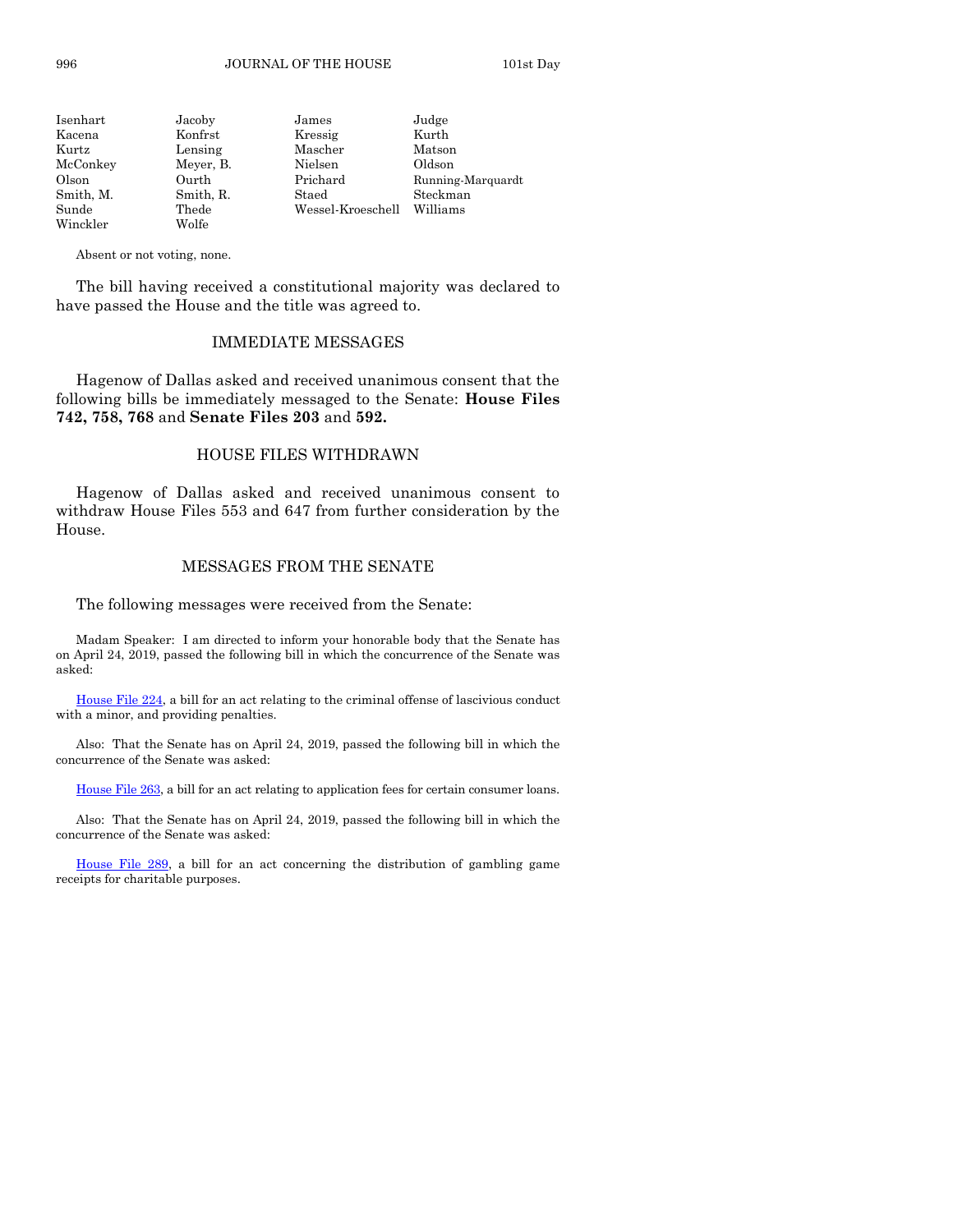Also: That the Senate has on April 24, 2019, passed the following bill in which the concurrence of the Senate was asked:

[House File 303,](https://www.legis.iowa.gov/legislation/BillBook?ga=88&ba=HF303) a bill for an act relating to a statewide welcome center program.

Also: That the Senate has on April 24, 2019, passed the following bill in which the concurrence of the Senate was asked:

[House File 305,](https://www.legis.iowa.gov/legislation/BillBook?ga=88&ba=HF305) a bill for an act relating to the enhance Iowa board and moneys allocated by the board.

Also: That the Senate has on April 24, 2019, passed the following bill in which the concurrence of the Senate was asked:

[House File 486,](https://www.legis.iowa.gov/legislation/BillBook?ga=88&ba=HF486) a bill for an act relating to community catalyst building remediation grants for emergency projects.

Also: That the Senate has on April 24, 2019, passed the following bill in which the concurrence of the Senate was asked:

[House File 569,](https://www.legis.iowa.gov/legislation/BillBook?ga=88&ba=HF569) a bill for an act relating to personal degradation of a dependent adult as a form of dependent adult abuse by a caretaker regulated by the department of human services, and making penalties applicable.

Also: That the Senate has on April 24, 2019, passed the following bill in which the concurrence of the Senate was asked:

[House File 590,](https://www.legis.iowa.gov/legislation/BillBook?ga=88&ba=HF590) a bill for an act relating to tax return preparers, and providing penalties.

Also: That the Senate has on April 24, 2019, amended and passed the following bill in which the concurrence of the House is asked:

[House File 604,](https://www.legis.iowa.gov/legislation/BillBook?ga=88&ba=HF604) a bill for an act relating to commercial fishing to remove underused, undesirable, and injurious organisms from waters of the state, and including applicability provisions.

Also: That the Senate has on April 24, 2019, passed the following bill in which the concurrence of the Senate was asked:

[House File 734,](https://www.legis.iowa.gov/legislation/BillBook?ga=88&ba=HF734) a bill for an act relating to postconviction DNA profiling procedure.

Also: That the Senate has on April 24, 2019, passed the following bill in which the concurrence of the Senate was asked:

[House File 772,](https://www.legis.iowa.gov/legislation/BillBook?ga=88&ba=HF772) a bill for an act creating an empower rural Iowa Act to provide incentives for broadband and workforce housing, and including effective date and applicability provisions.

Also: That the Senate has on April 24, 2019, concurred in the House amendment and passed the following bill in which the concurrence of the Senate was asked: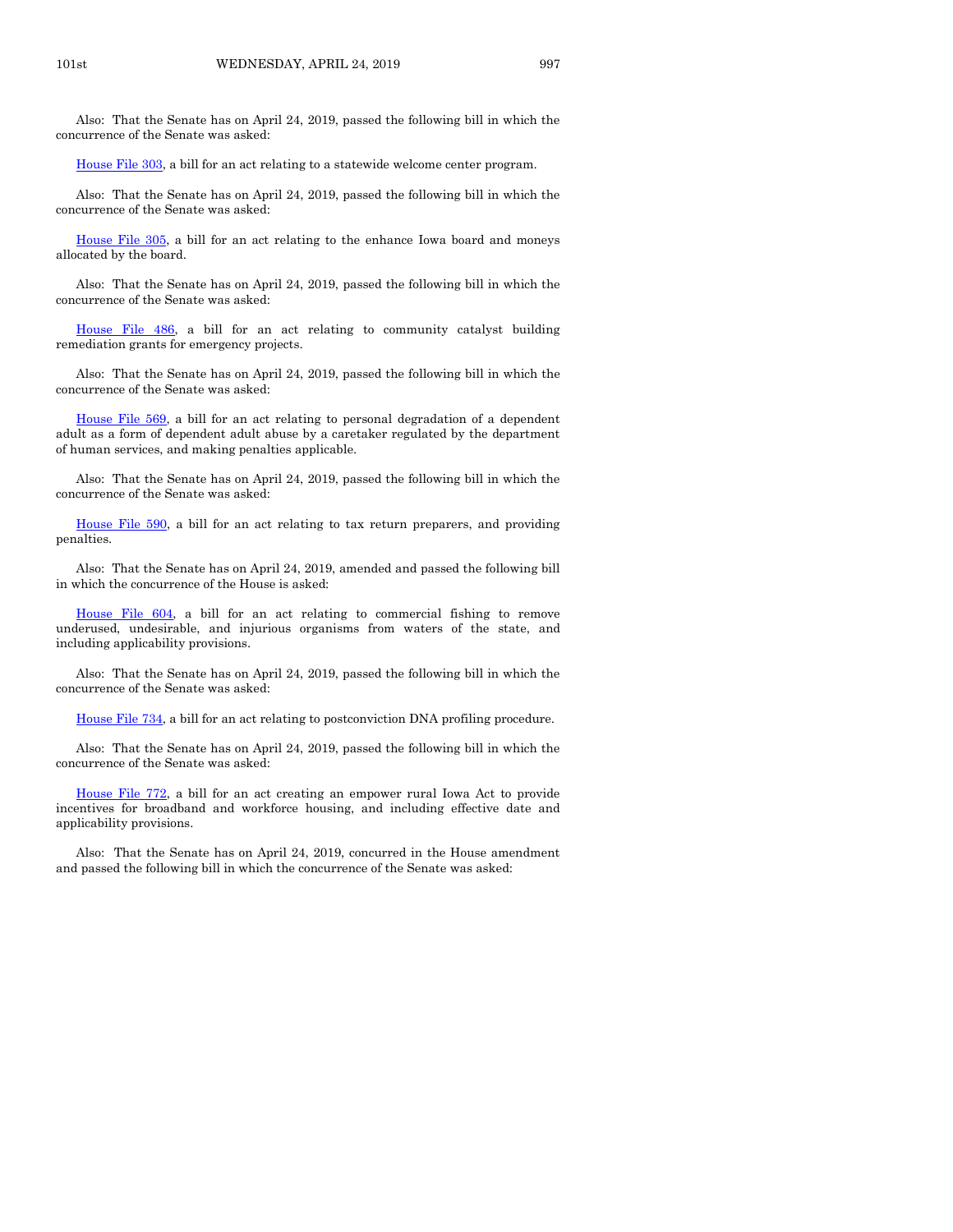[Senate File 608,](https://www.legis.iowa.gov/legislation/BillBook?ga=88&ba=SF608) a bill for an act making appropriations to the department of cultural affairs, the economic development authority, the Iowa finance authority, the public employment relations board, the department of workforce development, the college student aid commission, and the state board of regents and certain regents institutions, and properly related matters.

Also: That the Senate has on April 24, 2019, concurred in the House amendment and passed the following bill in which the concurrence of the Senate was asked:

[Senate File 616,](https://www.legis.iowa.gov/legislation/BillBook?ga=88&ba=SF616) a bill for an act relating to appropriations to the judicial branch.

W. CHARLES SMITHSON, Secretary

The House stood at ease at 5:11 p.m., until the fall of the gavel.

The House resumed session at 6:06 p.m., Speaker Upmeyer in the chair.

#### CONSIDERATION OF BILLS Ways and Means Calendar

**[House File 760,](https://www.legis.iowa.gov/legislation/BillBook?ga=88&ba=HF760)** a bill for an act relating to the exemption from the hotel and motel taxes for the renting of lodging after a certain number of consecutive days, was taken up for consideration.

Hite of Mahaska offered amendment  $H-1204$  $H-1204$  filed by him.

Wills of Dickinson asked and received unanimous consent to withdraw amendment  $H-1289$ , to amendment  $H-1204$ , filed by him on April 23, 2019.

Hite of Mahaska moved the adoption of amendment  $H-1204$ .

Amendment H–[1204](https://www.legis.iowa.gov/legislation/BillBook?ga=88&ba=H1204) was adopted.

Hite of Mahaska moved that the bill be read a last time now and placed upon its passage which motion prevailed and the bill was read a last time.

On the question "Shall the bill pass?" [\(H.F. 760\)](https://www.legis.iowa.gov/legislation/BillBook?ga=88&ba=HF760)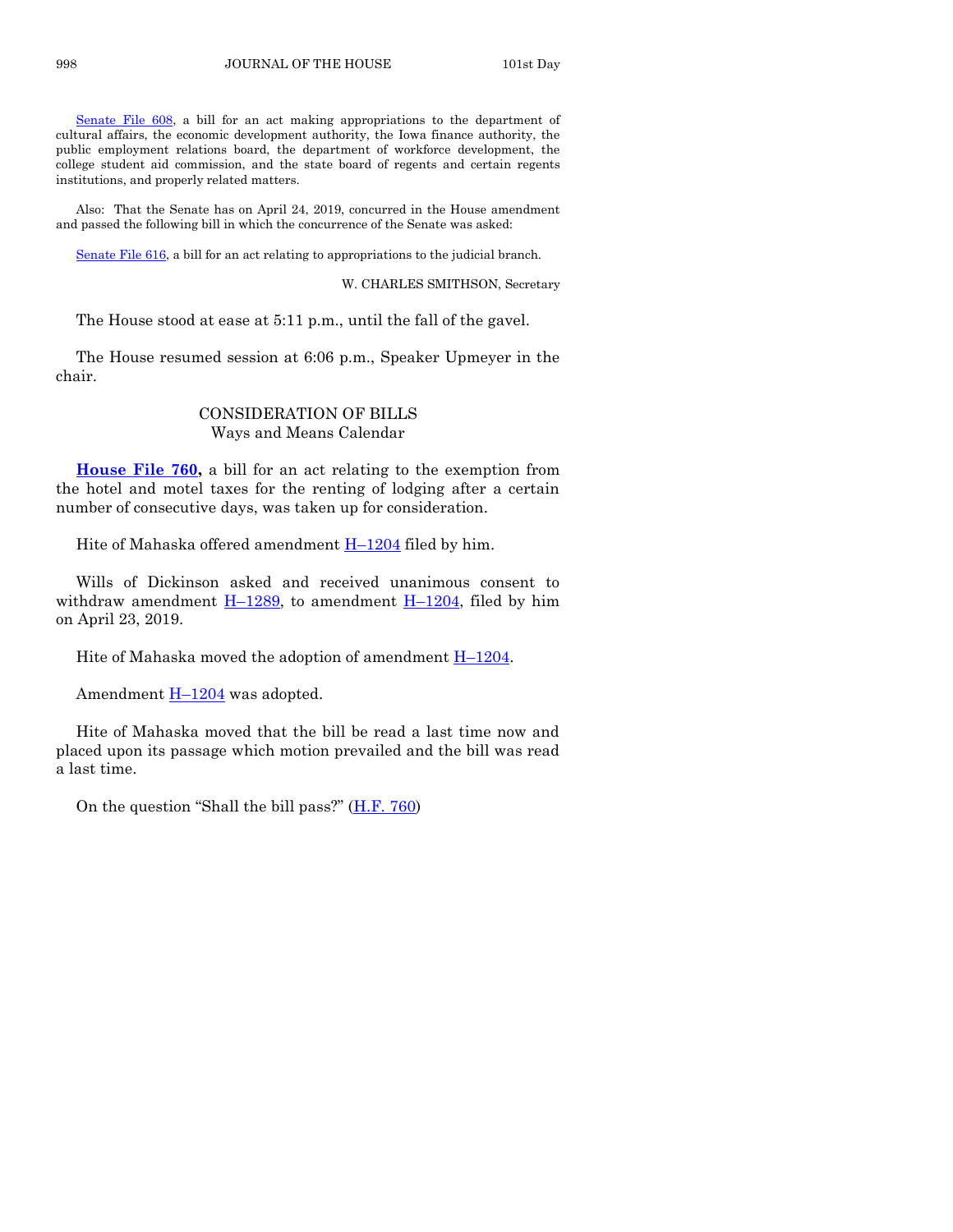The ayes were, 96:

| Abdul-Samad         | Anderson  | Bacon             | Baxter             |
|---------------------|-----------|-------------------|--------------------|
| Bearinger           | Bennett   | Bergan            | Best               |
| Bloomingdale        | Bossman   | Breckenridge      | Brink              |
| <b>Brown-Powers</b> | Carlson   | Cohoon            | Derry              |
| Deyoe               | Dolecheck | Donahue           | Ehlert             |
| Fisher              | Forbes    | Fry               | Gaines             |
| Gaskill             | Gerhold   | Grassley          | Gustafson          |
| Hagenow             | Hall      | Hanusa            | Heddens            |
| Hein                | Hinson    | Hite              | Holt               |
| Hunter              | Huseman   | Isenhart          | Jacobsen           |
| Jacoby              | James     | Jeneary           | Jones              |
| Judge               | Kacena    | Kaufmann          | Kerr               |
| Klein               | Konfrst   | Kressig           | Kurth              |
| Kurtz               | Landon    | Lensing           | Lohse              |
| Lundgren            | Mascher   | Matson            | Maxwell            |
| McConkey            | McKean    | Meyer, A.         | Meyer, B.          |
| Mitchell            | Mohr      | Mommsen           | Moore              |
| Nielsen             | Oldson    | Olson             | Osmundson          |
| Ourth               | Paustian  | Running-Marquardt | Salmon             |
| Sexton              | Sieck     | Smith, M.         | Smith, R.          |
| Sorensen            | Staed     | Steckman          | Sunde              |
| Thede               | Thompson  | Thorup            | Wessel-Kroeschell  |
| Williams            | Wills     | Winckler          | Windschitl         |
| Wolfe               | Worthan   | Zumbach           | Speaker<br>Upmeyer |
|                     |           |                   |                    |

The nays were, 4:

| Gassman | Prichard | Shipley | Wheeler |
|---------|----------|---------|---------|
|         |          |         |         |

Absent or not voting, none.

The bill having received a constitutional majority was declared to have passed the House and the title was agreed to.

#### Unfinished Business Calendar

**[House File 777,](https://www.legis.iowa.gov/legislation/BillBook?ga=88&ba=HF777)** a bill for an act relating to permits for vehicles of excessive size and weight, including vehicles transporting raw forest products, and providing for fees, was taken up for consideration.

#### [SENATE FILE 629](https://www.legis.iowa.gov/legislation/BillBook?ga=88&ba=SF629) SUBSTITUTED FOR [HOUSE FILE 777](https://www.legis.iowa.gov/legislation/BillBook?ga=88&ba=HF777)

Hein of Jones asked and received unanimous consent to substitute [Senate File 629](https://www.legis.iowa.gov/legislation/BillBook?ga=88&ba=SF629) for [House File 777.](https://www.legis.iowa.gov/legislation/BillBook?ga=88&ba=HF777)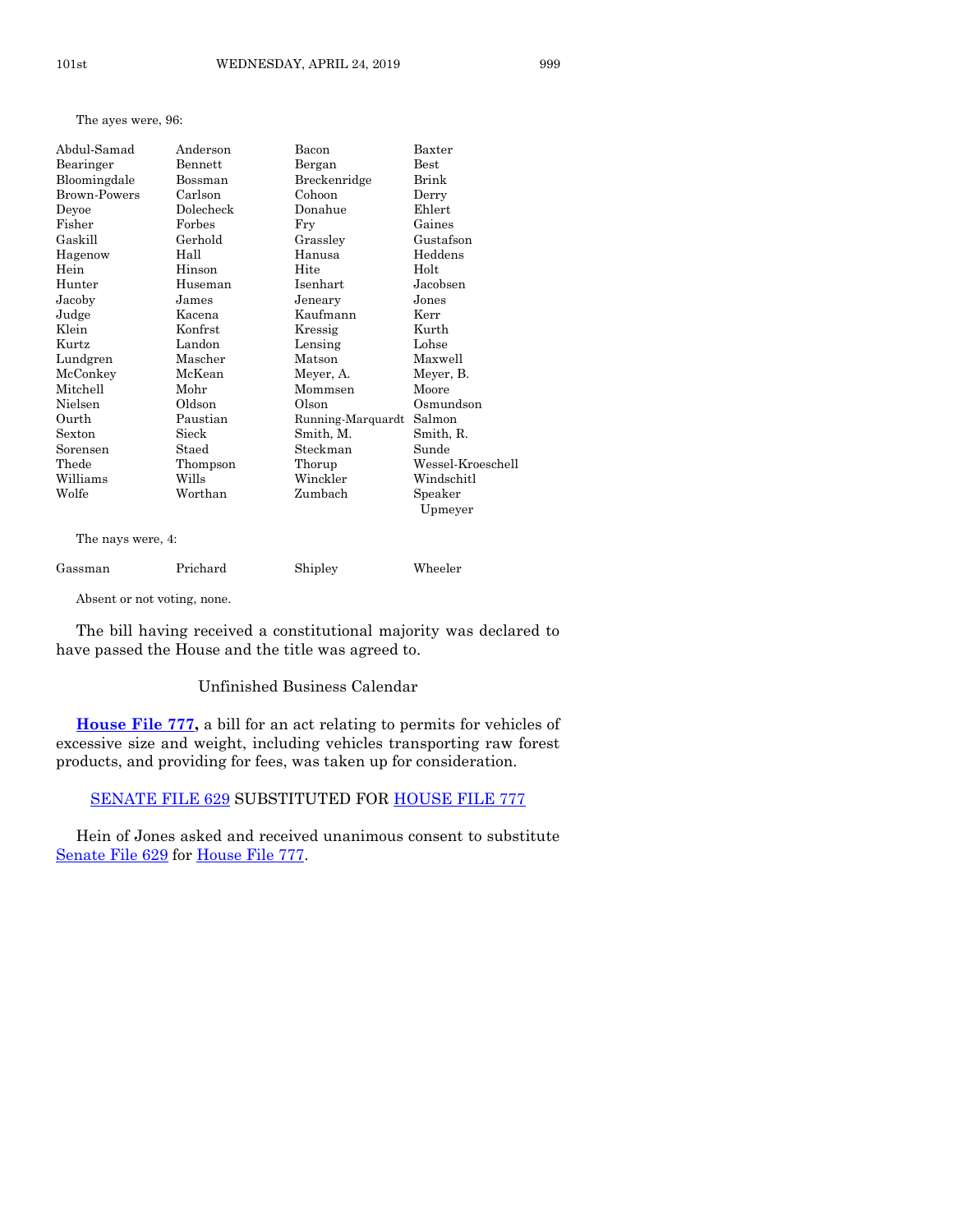**[Senate File 629,](https://www.legis.iowa.gov/legislation/BillBook?ga=88&ba=SF629)** a bill for an act relating to permits for vehicles of excessive size and weight, including vehicles transporting raw forest products, and providing for fees, was taken up for consideration.

Hein of Jones moved that the bill be read a last time now and placed upon its passage which motion prevailed and the bill was read a last time.

On the question "Shall the bill pass?" [\(S.F. 629\)](https://www.legis.iowa.gov/legislation/BillBook?ga=88&ba=SF629)

The ayes were, 69:

| Bacon              | Baxter            | Bearinger | Bergan       |
|--------------------|-------------------|-----------|--------------|
| $_{\rm Best}$      | Bloomingdale      | Bossman   | Breckenridge |
| Brink              | Carlson           | Cohoon    | Devoe        |
| Dolecheck          | Ehlert            | Fisher    | Forbes       |
| Fry                | Gassman           | Gerhold   | Grassley     |
| Gustafson          | Hagenow           | Hall      | Hanusa       |
| Hein               | Hinson            | Hite      | Holt         |
| Huseman            | Jacobsen          | Jacoby    | Jeneary      |
| Jones              | Kaufmann          | Kerr      | Klein        |
| Kressig            | Landon            | Lohse     | Lundgren     |
| Maxwell            | McConkey          | Meyer, A. | Meyer, B.    |
| Mitchell           | Mohr              | Mommsen   | Moore        |
| Oldson             | Olson             | Ourth     | Paustian     |
| Prichard           | Running-Marquardt | Salmon    | Sexton       |
| Sieck              | Smith, M.         | Sorensen  | Thompson     |
| Thorup             | Wessel-Kroeschell | Wheeler   | Williams     |
| Wills              | Windschitl        | Worthan   | Zumbach      |
| Speaker            |                   |           |              |
| Upmeyer            |                   |           |              |
| The nays were, 31: |                   |           |              |

| Abdul-Samad | Anderson | Bennett   | Brown-Powers |
|-------------|----------|-----------|--------------|
| Derry       | Donahue  | Gaines    | Gaskill      |
| Heddens     | Hunter   | Isenhart  | James        |
| Judge       | Kacena   | Konfrst   | Kurth        |
| Kurtz       | Lensing  | Mascher   | Matson       |
| McKean      | Nielsen  | Osmundson | Shipley      |
| Smith, R.   | Staed    | Steckman  | Sunde        |
| Thede       | Winckler | Wolfe     |              |

Absent or not voting, none.

The bill having received a constitutional majority was declared to have passed the House and the title was agreed to.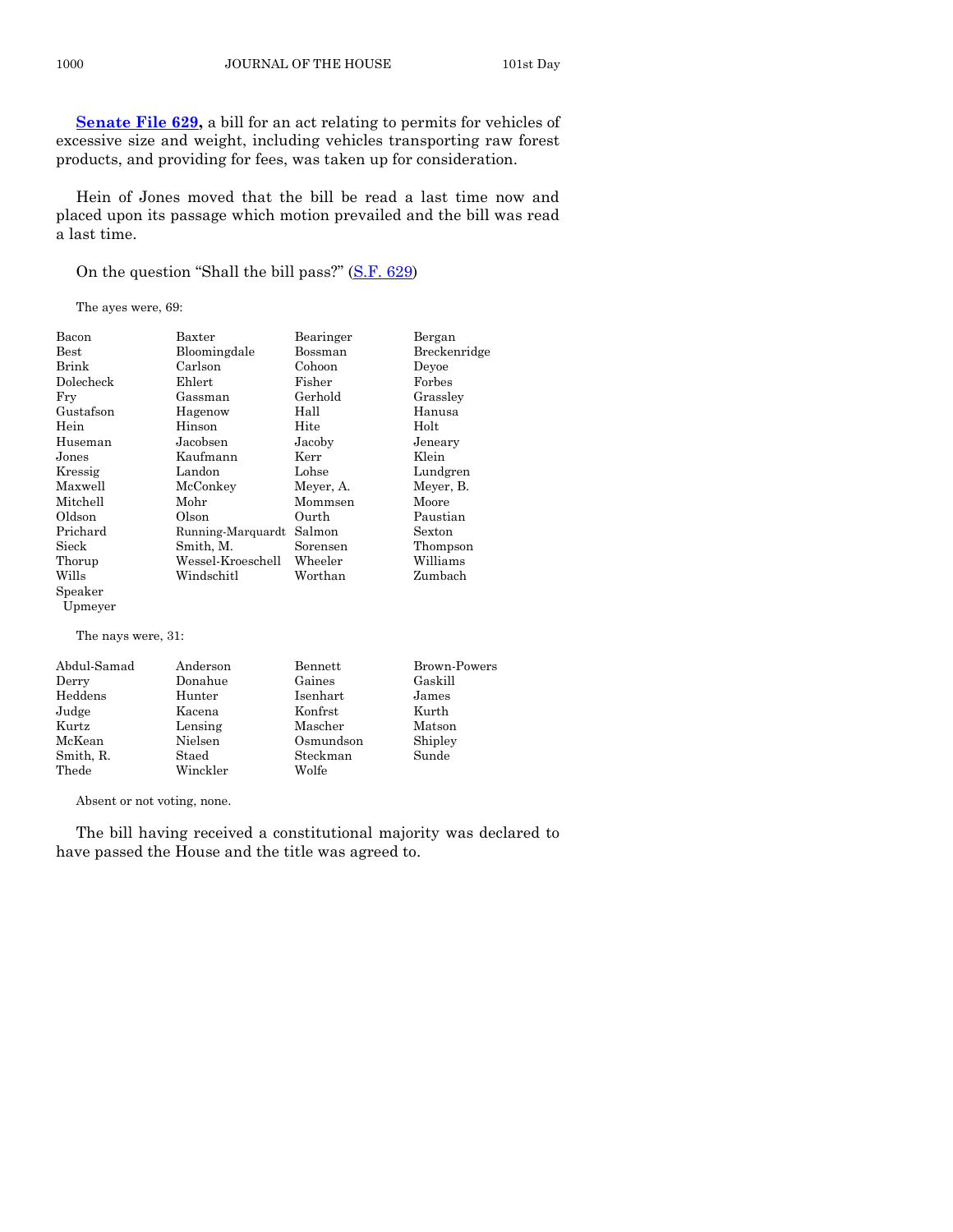#### Ways and Means Calendar

**[House File 778,](https://www.legis.iowa.gov/legislation/BillBook?ga=88&ba=HF778)** a bill for an act relating to taking a capital gain deduction for the sale of real property used in a farming business, was taken up for consideration.

Zumbach of Linn moved that the bill be read a last time now and placed upon its passage which motion prevailed and the bill was read a last time.

On the question "Shall the bill pass?"  $(H.F. 778)$  $(H.F. 778)$ 

The ayes were, 68:

| Bacon              | Baxter       | Bearinger      | Bergan       |
|--------------------|--------------|----------------|--------------|
| Best               | Bloomingdale | Bossman        | Breckenridge |
| Brink              | Carlson      | Deyoe          | Dolecheck    |
| Ehlert             | Fisher       | Forbes         | Fry          |
| Gaskill            | Gassman      | Gerhold        | Grassley     |
| Gustafson          | Hagenow      | Hall           | Hanusa       |
| Hein               | Hinson       | Hite           | Holt         |
| Huseman            | Jacobsen     | Jeneary        | Jones        |
| Judge              | Kaufmann     | Kerr           | Klein        |
| Kurtz              | Landon       | Lohse          | Lundgren     |
| Maxwell            | McKean       | Meyer, A.      | Meyer, B.    |
| Mitchell           | Mohr         | Mommsen        | Moore        |
| Osmundson          | Ourth        | Paustian       | Prichard     |
| Running-Marquardt  | Salmon       | Sexton         | Shipley      |
| Sieck              | Smith, M.    | Sorensen       | Thompson     |
| Thorup             | Wheeler      | Wills          | Windschitl   |
| Wolfe              | Worthan      | Zumbach        | Speaker      |
|                    |              |                | Upmeyer      |
| The nays were, 32: |              |                |              |
| Abdul-Samad        | Anderson     | <b>Bennett</b> | Brown-Powers |
| Cohoon             | Derry        | Donahue        | Gaines       |
| Heddens            | Hunter       | Isenhart       | Jacoby       |
| James              | Kacena       | Konfrst        | Kressig      |
| Kurth              | Lensing      | Mascher        | Matson       |

Absent or not voting, none.

Lensing

McConkey Nielsen Oldson Olson Smith, R. Staed Steckman Sunde Thede Wessel-Kroeschell Williams Winckler

The bill having received a constitutional majority was declared to have passed the House and the title was agreed to.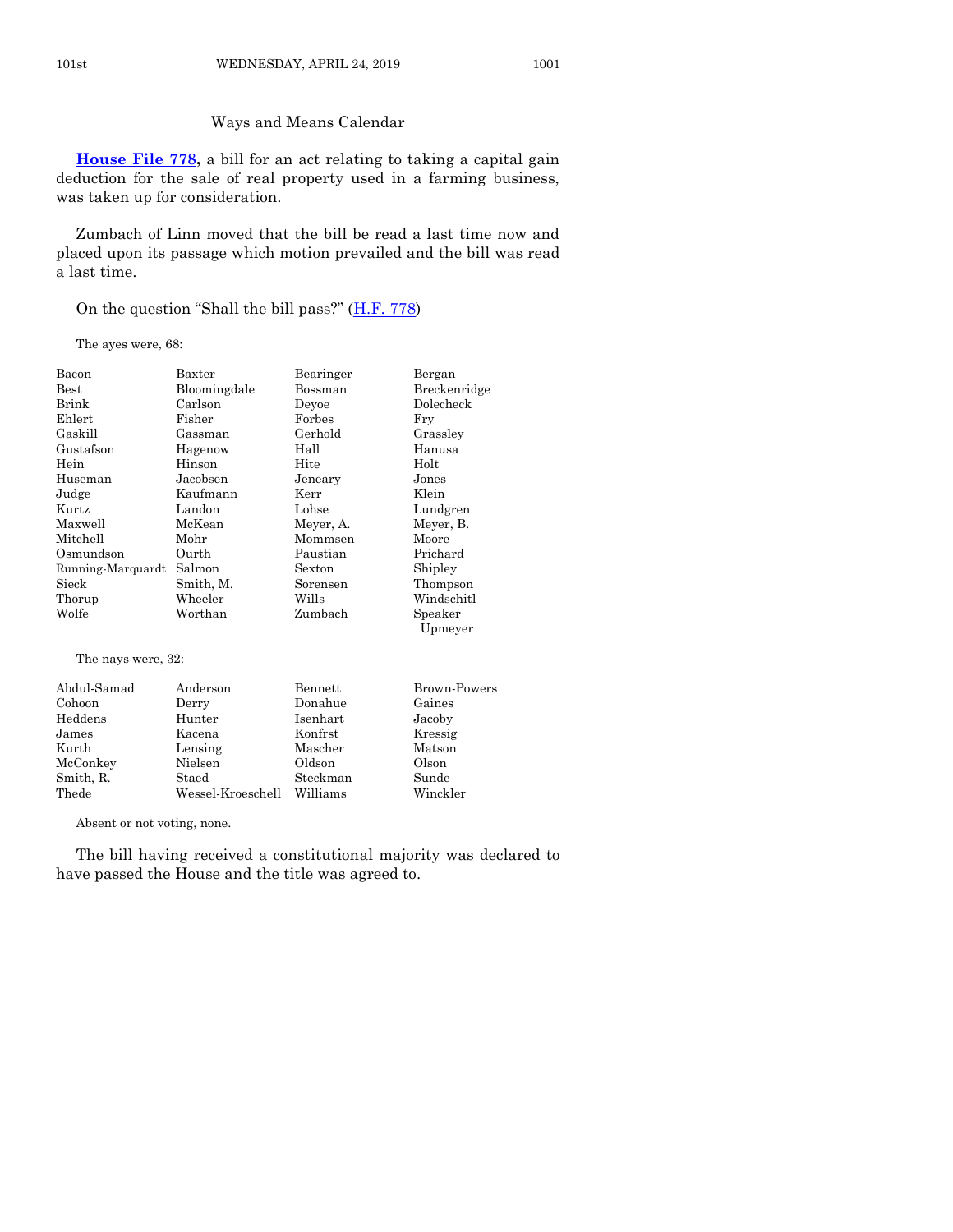The House stood at ease at 6:34 p.m., until the fall of the gavel.

The House resumed session at 7:34 p.m., Speaker Upmeyer in the chair.

#### MESSAGES FROM THE SENATE

The following messages were received from the Senate:

Madam Speaker: I am directed to inform your honorable body that the Senate has on April 24, 2019, concurred in the House amendment and passed the following bill in which the concurrence of the Senate was asked:

[Senate File 615,](https://www.legis.iowa.gov/legislation/BillBook?ga=88&ba=SF615) a bill for an act relating to appropriations to the justice system, and including effective date and retroactive applicability provisions.

Also: That the Senate has on April 24, 2019, passed the following bill in which the concurrence of the House is asked:

[Senate File 634,](https://www.legis.iowa.gov/legislation/BillBook?ga=88&ba=SF634) a bill for an act relating to local government budgets and property taxation by modifying provisions governing the establishment and approval of county and city budgets, requiring establishment of a property tax system advisory group, modifying provisions relating to property tax credits for persons who have reached sixty-five years of age, modifying provisions relating to the state appraisal manual, and including effective date and applicability provisions.

W. CHARLES SMITHSON, Secretary

#### SENATE MESSAGE CONSIDERED

**[Senate File 634](https://www.legis.iowa.gov/legislation/BillBook?ga=88&ba=SF634)**, by committee on Ways and Means, a bill for an act relating to local government budgets and property taxation by modifying provisions governing the establishment and approval of county and city budgets, modifying provisions relating to the state appraisal manual, and including applicability provisions.

Read first time and **passed on file.**

#### IMMEDIATE MESSAGES

Hagenow of Dallas asked and received unanimous consent that the following bills be immediately messaged to the Senate: **House Files 760, 778** and **[Senate File 629.](https://www.legis.iowa.gov/legislation/BillBook?ga=88&ba=SF629)**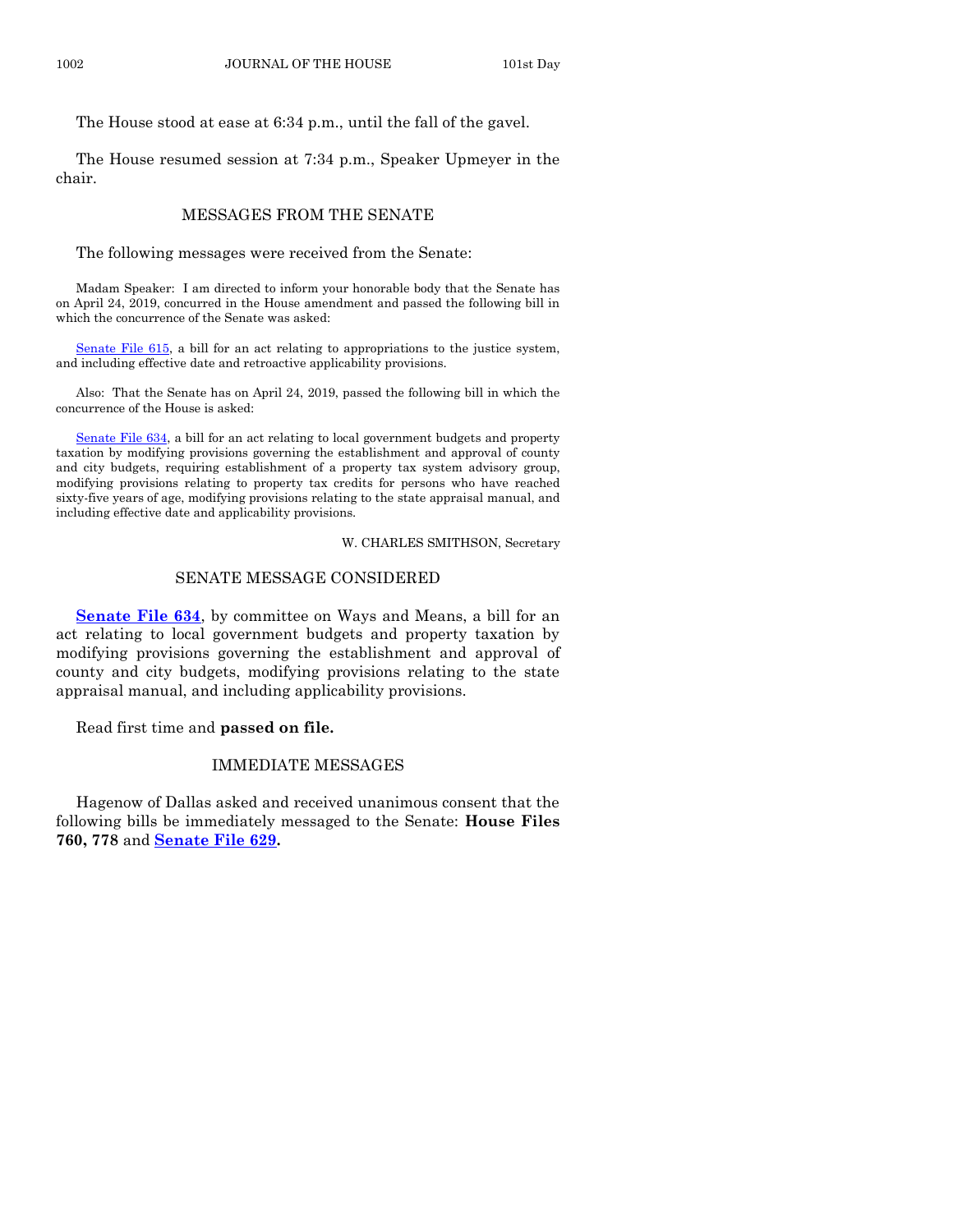#### QUORUM CALL

A non-record roll call was requested to determine that a quorum was present. The vote revealed ninety-one members present, nine absent.

The House stood at ease at 7:41 p.m., until the fall of the gavel.

The House resumed session at 10:48 p.m., Windschitl of Harrison in the chair.

#### MESSAGES FROM THE SENATE

The following messages were received from the Senate:

Madam Speaker: I am directed to inform your honorable body that the Senate has on April 24, 2019, amended and passed the following bill in which the concurrence of the House is asked:

[House File 546,](https://www.legis.iowa.gov/legislation/BillBook?ga=88&ba=HF546) a bill for an act relating to school funding by modifying provisions relating to the collection of sales tax for deposit in the secure an advanced vision for education fund, provisions relating to the use of tax revenue from the secure an advanced vision for education fund, and provisions relating to the calculation of the additional property tax levy, and making appropriations.

Also: That the Senate has on April 24, 2019, passed the following bill in which the concurrence of the Senate was asked:

[House File 689,](https://www.legis.iowa.gov/legislation/BillBook?ga=88&ba=HF689) a bill for an act relating to the removal of county veterans service officers.

Also: That the Senate has on April 24, 2019, amended and passed the following bill in which the concurrence of the House is asked:

[House File 707,](https://www.legis.iowa.gov/legislation/BillBook?ga=88&ba=HF707) a bill for an act relating to service of process relating to juvenile delinquency proceedings and termination of the parent-child relationship proceedings.

Also: That the Senate has on April 24, 2019, concurred in the House amendment and passed the following bill in which the concurrence of the Senate was asked:

[Senate File 86,](https://www.legis.iowa.gov/legislation/BillBook?ga=88&ba=SF86) a bill for an act requiring the department of natural resources to include anatomical donor symbols on certain licenses.

Also: That the Senate has on April 24, 2019, concurred in the House amendment and passed the following bill in which the concurrence of the Senate was asked:

[Senate File 599,](https://www.legis.iowa.gov/legislation/BillBook?ga=88&ba=SF599) a bill for an act relating to hemp, including the regulation of hemp, providing for enforcement and the confiscation and destruction or disposal of certain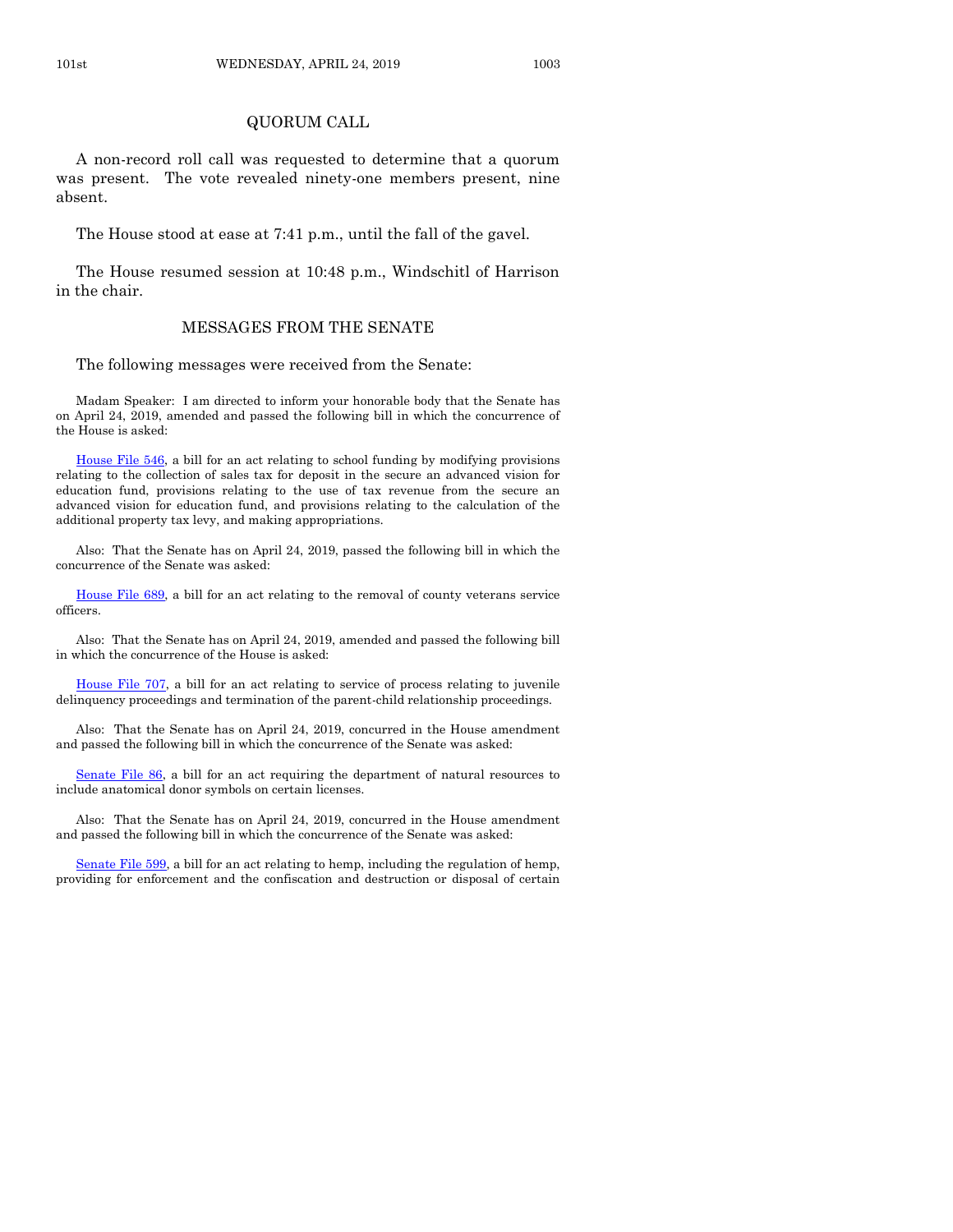property, providing for fees, including penalties, and providing implementation and effective date provisions.

#### W. CHARLES SMITHSON, Secretary

Hagenow of Dallas moved to suspend Rule 75, regarding voting after midnight.

Roll call was requested by B. Meyer of Polk and Hagenow of Dallas.

On the question "Shall Rule 75 be suspended?"

The ayes were, 53:

| Bacon              | Baxter    | Bergan    | Best           |
|--------------------|-----------|-----------|----------------|
| Bloomingdale       | Bossman   | Brink     | Carlson        |
| Devoe              | Dolecheck | Fisher    | Frv            |
| Gassman            | Gerhold   | Grassley  | Gustafson      |
| Hagenow            | Hanusa    | Hein      | Hinson         |
| Hite               | Holt      | Huseman   | Jacobsen       |
| Jeneary            | Jones     | Kaufmann  | Kerr           |
| Klein              | Landon    | Lohse     | Lundgren       |
| Maxwell            | Meyer, A. | Mitchell  | Mohr           |
| Mommsen            | Moore     | Osmundson | Paustian       |
| Salmon             | Sexton    | Shipley   | Sieck          |
| Sorensen           | Thompson  | Thorup    | Upmeyer, Spkr. |
| Wheeler            | Wills     | Worthan   | Zumbach        |
| Windschitl,        |           |           |                |
| Presiding          |           |           |                |
| The nays were, 47: |           |           |                |

| Abdul-Samad       | Anderson     | Bearinger | Bennett           |
|-------------------|--------------|-----------|-------------------|
| Breckenridge      | Brown-Powers | Cohoon    | Derry             |
| Donahue           | Ehlert       | Forbes    | Gaines            |
| Gaskill           | Hall         | Heddens   | Hunter            |
| Isenhart          | Jacoby       | James     | Judge             |
| Kacena            | Konfrst      | Kressig   | Kurth             |
| Kurtz             | Lensing      | Mascher   | Matson            |
| McConkey          | McKean       | Meyer, B. | Nielsen           |
| Oldson            | Olson        | Ourth     | Prichard          |
| Running-Marquardt | Smith, M.    | Smith, R. | Staed             |
| Steckman          | Sunde        | Thede     | Wessel-Kroeschell |
| Williams          | Winckler     | Wolfe     |                   |
|                   |              |           |                   |

Absent or not voting, none.

The motion to suspend Rule 75 prevailed.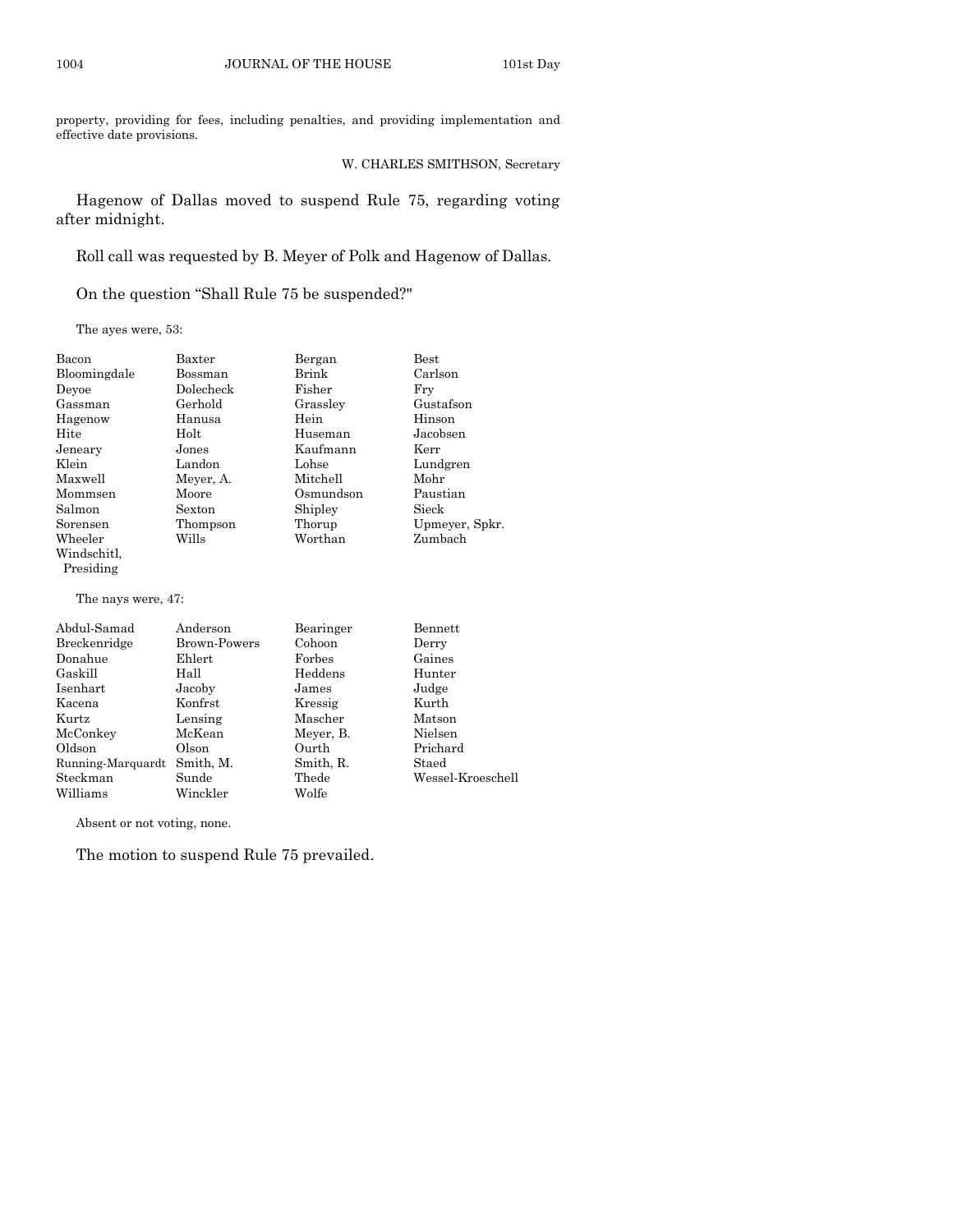#### Ways and Means Calendar

**[House File 773,](https://www.legis.iowa.gov/legislation/BillBook?ga=88&ba=HF773)** a bill for an act establishing budget limitations for counties and cities and including applicability provisions, was taken up for consideration.

Hite of Mahaska offered amendment H–[1300](https://www.legis.iowa.gov/legislation/BillBook?ga=88&ba=H1300) filed by him from the floor and moved its adoption.

Amendment  $H-1300$  $H-1300$  was adopted.

#### [SENATE FILE 634](https://www.legis.iowa.gov/legislation/BillBook?ga=88&ba=SF634) SUBSTITUTED FOR [HOUSE FILE 773](https://www.legis.iowa.gov/legislation/BillBook?ga=88&ba=HF773)

Hite of Mahaska asked and received unanimous consent to substitute [Senate File 634](https://www.legis.iowa.gov/legislation/BillBook?ga=88&ba=SF634) for [House File 773.](https://www.legis.iowa.gov/legislation/BillBook?ga=88&ba=HF773)

**[Senate File 634,](https://www.legis.iowa.gov/legislation/BillBook?ga=88&ba=SF634)** a bill for an act relating to local government budgets and property taxation by modifying provisions governing the establishment and approval of county and city budgets, requiring establishment of a property tax system advisory group, modifying provisions relating to property tax credits for persons who have reached sixty-five years of age, modifying provisions relating to the state appraisal manual, and including effective date and applicability provisions, was taken up for consideration.

Kurth of Scott offered amendment  $H-1304$  $H-1304$  filed by her from the floor.

Hagenow of Dallas rose on a point of order under Rule 10, decorum in debate.

The Speaker ruled the point well taken.

Prichard of Floyd rose on a point of order under Rule 10, decorum in debate.

The Speaker ruled the point not well taken.

Bearinger of Fayette rose on a point of order under Rule 10, decorum in debate.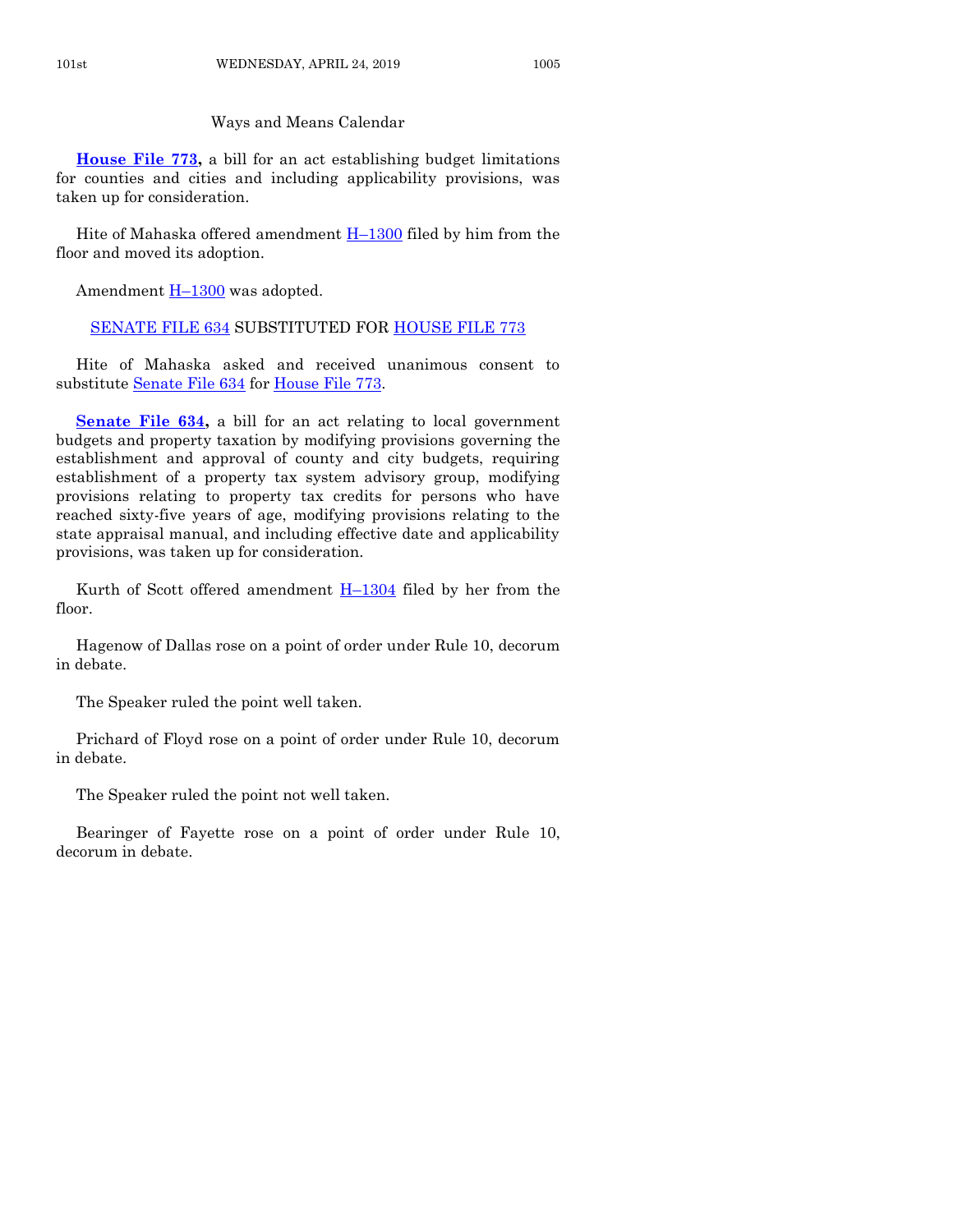The Speaker ruled the point well taken.

Hunter of Polk rose on a point of order under Rule 10, decorum in debate.

The Speaker ruled the point not well taken.

Kurth of Scott moved the adoption of amendment  $H-1304$ .

Roll call was requested by Kurth of Scott and Konfrst of Polk.

On the question "Shall amendment  $H-1304$  $H-1304$  be adopted?" [\(S.F. 634\)](https://www.legis.iowa.gov/legislation/BillBook?ga=88&ba=SF634)

The ayes were, 49:

| Abdul-Samad  | Anderson            | Bearinger | Bennett   |
|--------------|---------------------|-----------|-----------|
| Breckenridge | <b>Brown-Powers</b> | Cohoon    | Derry     |
| Donahue      | Ehlert              | Forbes    | Gaines    |
| Gaskill      | Hall                | Hanusa    | Heddens   |
| Hunter       | Isenhart            | Jacoby    | James     |
| Judge        | Kacena              | Konfrst   | Kressig   |
| Kurth        | Kurtz               | Lensing   | Mascher   |
| Matson       | McConkey            | McKean    | Meyer, B. |
| Nielsen      | Oldson              | Olson     | Ourth     |
| Prichard     | Running-Marquardt   | Smith, M. | Smith, R. |
| Staed        | Steckman            | Sunde     | Thede     |
| Thorup       | Wessel-Kroeschell   | Williams  | Winckler  |
| Wolfe        |                     |           |           |

The nays were, 51:

| Bacon        | Baxter         | Bergan      | <b>Best</b> |
|--------------|----------------|-------------|-------------|
| Bloomingdale | Bossman        | Brink       | Carlson     |
| Devoe        | Dolecheck      | Fisher      | Frv         |
| Gassman      | Gerhold        | Grassley    | Gustafson   |
| Hagenow      | Hein           | Hinson      | Hite        |
| Holt         | Huseman        | Jacobsen    | Jeneary     |
| Jones        | Kaufmann       | Kerr        | Klein       |
| Landon       | Lohse          | Lundgren    | Maxwell     |
| Meyer, A.    | Mitchell       | Mohr        | Mommsen     |
| Moore        | Osmundson      | Paustian    | Salmon      |
| Sexton       | Shipley        | Sieck       | Sorensen    |
| Thompson     | Upmeyer, Spkr. | Wheeler     | Wills       |
| Worthan      | Zumbach        | Windschitl. |             |
|              |                | Presiding   |             |

Absent or not voting, none.

Amendment **H**-[1304](https://www.legis.iowa.gov/legislation/BillBook?ga=88&ba=H1304) lost.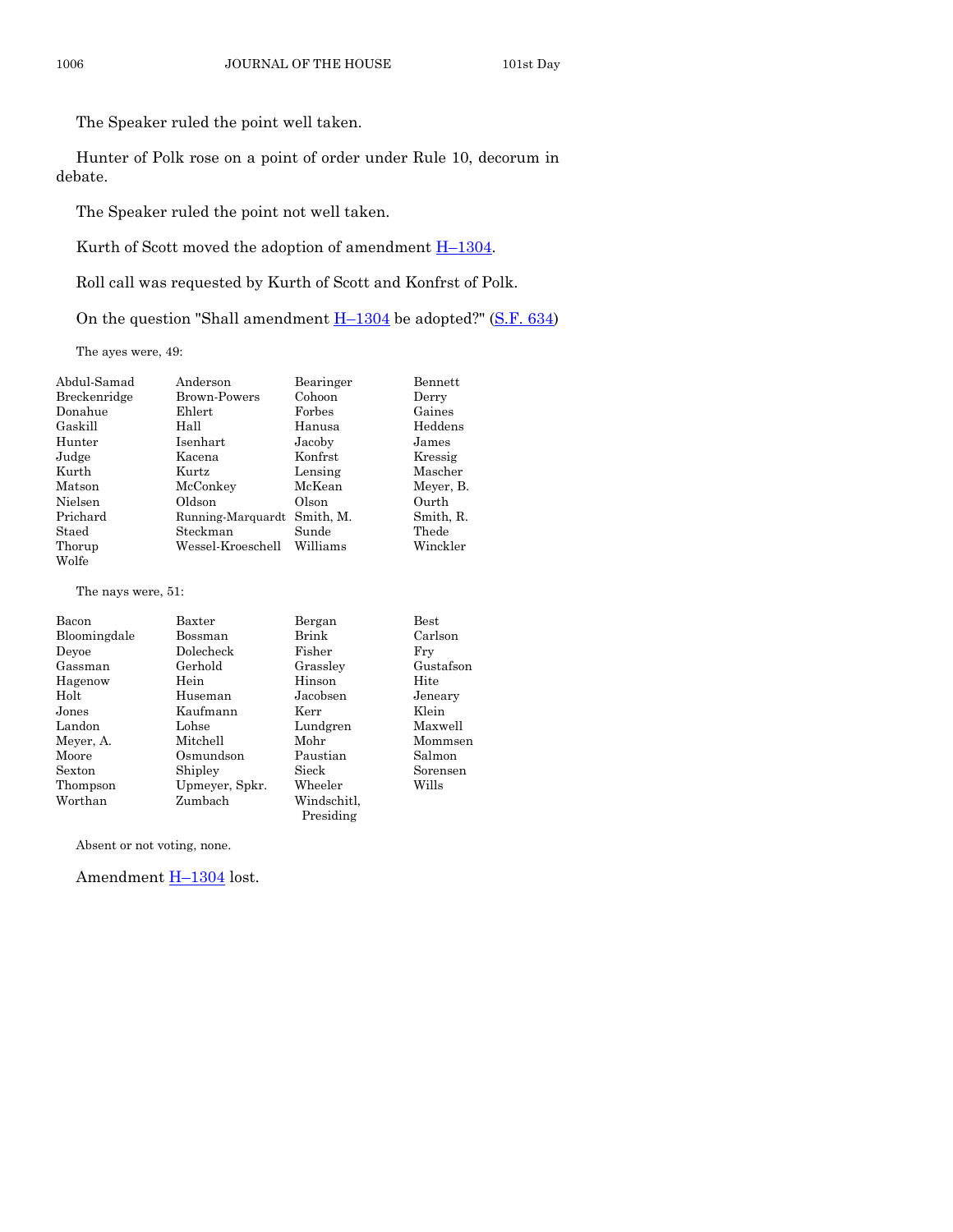Speaker Upmeyer in the chair at 12:37 a.m.

Jacoby of Johnson offered amendment  $H-1302$  $H-1302$  filed by him from the floor and moved its adoption.

Roll call was requested by Jacoby of Johnson and Steckman of Cerro Gordo.

On the question "Shall amendment  $H-1302$  $H-1302$  be adopted?" [\(S.F. 634\)](https://www.legis.iowa.gov/legislation/BillBook?ga=88&ba=SF634)

The ayes were, 47:

| Abdul-Samad       | Anderson     | Bearinger | Bennett           |
|-------------------|--------------|-----------|-------------------|
| Breckenridge      | Brown-Powers | Cohoon    | Derry             |
| Donahue           | Ehlert       | Forbes    | Gaines            |
| Gaskill           | Hall         | Heddens   | Hunter            |
| Isenhart          | Jacoby       | James     | Judge             |
| Kacena            | Konfrst      | Kressig   | Kurth             |
| Kurtz             | Lensing      | Mascher   | Matson            |
| McConkey          | McKean       | Meyer, B. | Nielsen           |
| Oldson            | Olson        | Ourth     | Prichard          |
| Running-Marquardt | Smith, M.    | Smith, R. | Staed             |
| Steckman          | Sunde        | Thede     | Wessel-Kroeschell |
| Williams          | Winckler     | Wolfe     |                   |
|                   |              |           |                   |

The nays were, 53:

| Bacon        | Baxter     | Bergan    | $_{\rm Best}$ |
|--------------|------------|-----------|---------------|
| Bloomingdale | Bossman    | Brink     | Carlson       |
| Devoe        | Dolecheck  | Fisher    | Fry           |
| Gassman      | Gerhold    | Grassley  | Gustafson     |
| Hagenow      | Hanusa     | Hein      | Hinson        |
| Hite         | Holt       | Huseman   | Jacobsen      |
| Jeneary      | Jones      | Kaufmann  | Kerr          |
| Klein        | Landon     | Lohse     | Lundgren      |
| Maxwell      | Meyer, A.  | Mitchell  | Mohr          |
| Mommsen      | Moore      | Osmundson | Paustian      |
| Salmon       | Sexton     | Shipley   | Sieck         |
| Sorensen     | Thompson   | Thorup    | Wheeler       |
| Wills        | Windschitl | Worthan   | Zumbach       |
| Speaker      |            |           |               |

Absent or not voting, none.

Upmeyer

Amendment H–[1302](https://www.legis.iowa.gov/legislation/BillBook?ga=88&ba=H1302) lost.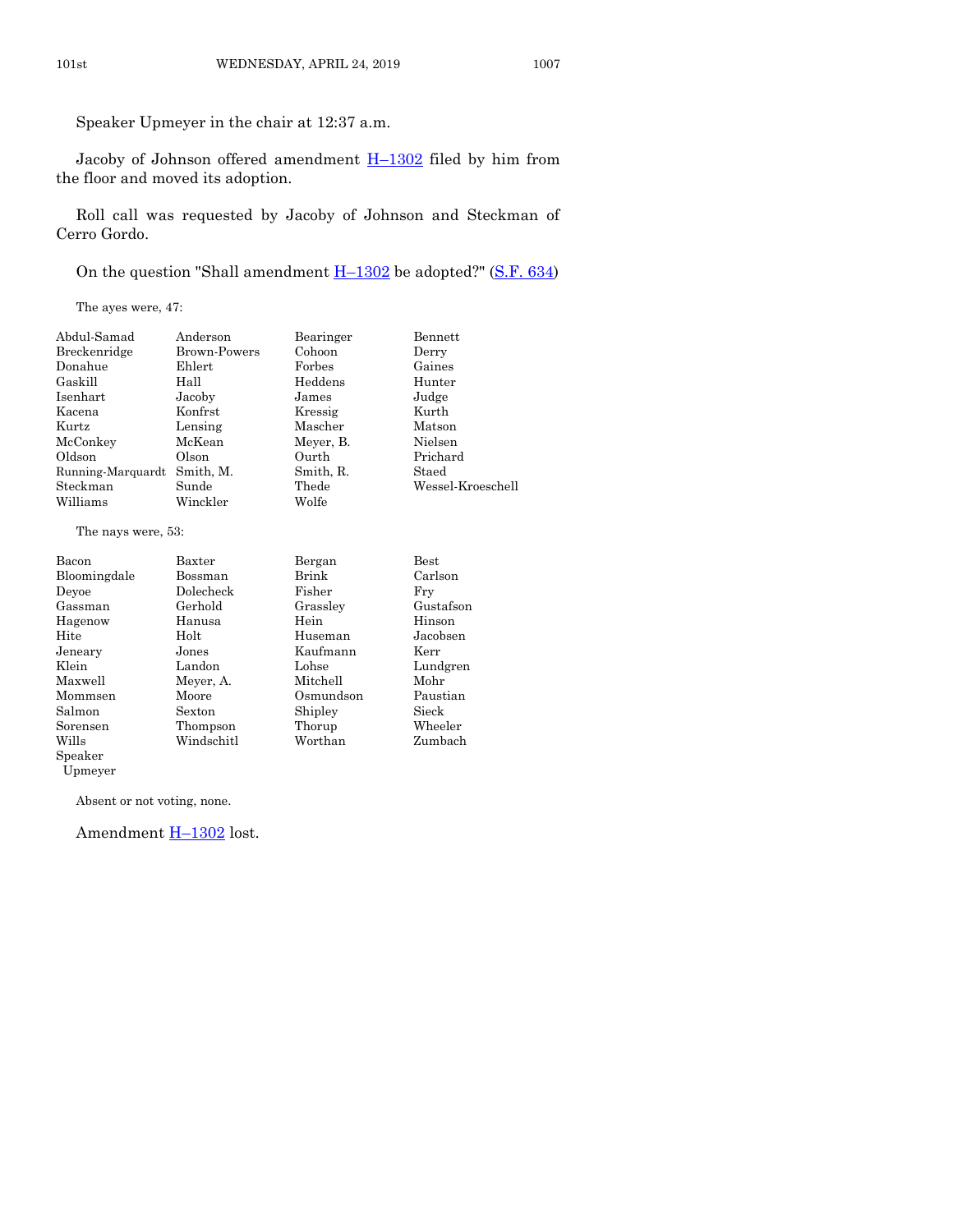Nielsen of Johnson offered amendment  $H-1301$  $H-1301$  filed by her from the floor.

Hite of Mahaska rose on a point of order that amendment  $H-1301$  $H-1301$ was not germane.

The Speaker ruled the point well taken and amendment  $H-1301$  $H-1301$ not germane.

Nielsen of Johnson asked for unanimous consent to suspend the rules to consider amendment H–[1301.](https://www.legis.iowa.gov/legislation/BillBook?ga=88&ba=H1301)

Objection was raised.

Nielsen of Johnson moved to suspend the rules to consider amendment H–[1301.](https://www.legis.iowa.gov/legislation/BillBook?ga=88&ba=H1301)

Roll call was requested by Nielsen of Johnson and R. Smith of Black Hawk.

On the question "Shall the rules be suspended to consider amendment H–[1301?](https://www.legis.iowa.gov/legislation/BillBook?ga=88&ba=H1301)" [\(S.F. 634\)](https://www.legis.iowa.gov/legislation/BillBook?ga=88&ba=SF634)

The ayes were, 47:

| Abdul-Samad         | Anderson            | Bearinger | Bennett           |
|---------------------|---------------------|-----------|-------------------|
| Breckenridge        | <b>Brown-Powers</b> | Cohoon    | Derry             |
| Donahue             | Ehlert              | Forbes    | Gaines            |
| Gaskill             | Hall                | Heddens   | Hunter            |
| Isenhart            | Jacoby              | James     | Judge             |
| Kacena              | Konfrst             | Kressig   | Kurth             |
| Kurtz               | Lensing             | Mascher   | Matson            |
| McConkey            | McKean              | Meyer, B. | Nielsen           |
| Oldson              | Olson               | Ourth     | Prichard          |
| Running-Marquardt   | Smith, M.           | Smith, R. | Staed             |
| Steckman            | Sunde               | Thede     | Wessel-Kroeschell |
| Williams            | Winckler            | Wolfe     |                   |
| The nays were, 53:  |                     |           |                   |
| Bacon               | Baxter              | Bergan    | $_{\rm Best}$     |
| <b>Bloomingdolo</b> | Bossman             | Rminz     | Covloon           |

| Bacon        | Baxter    | Bergan   | $_{\rm Best}$ |
|--------------|-----------|----------|---------------|
| Bloomingdale | Bossman   | Brink    | Carlson       |
| Devoe        | Dolecheck | Fisher   | Frv           |
| Gassman      | Gerhold   | Grassley | Gustafson     |
| Hagenow      | Hanusa    | Hein     | Hinson        |
| Hite         | Holt      | Huseman  | Jacobsen      |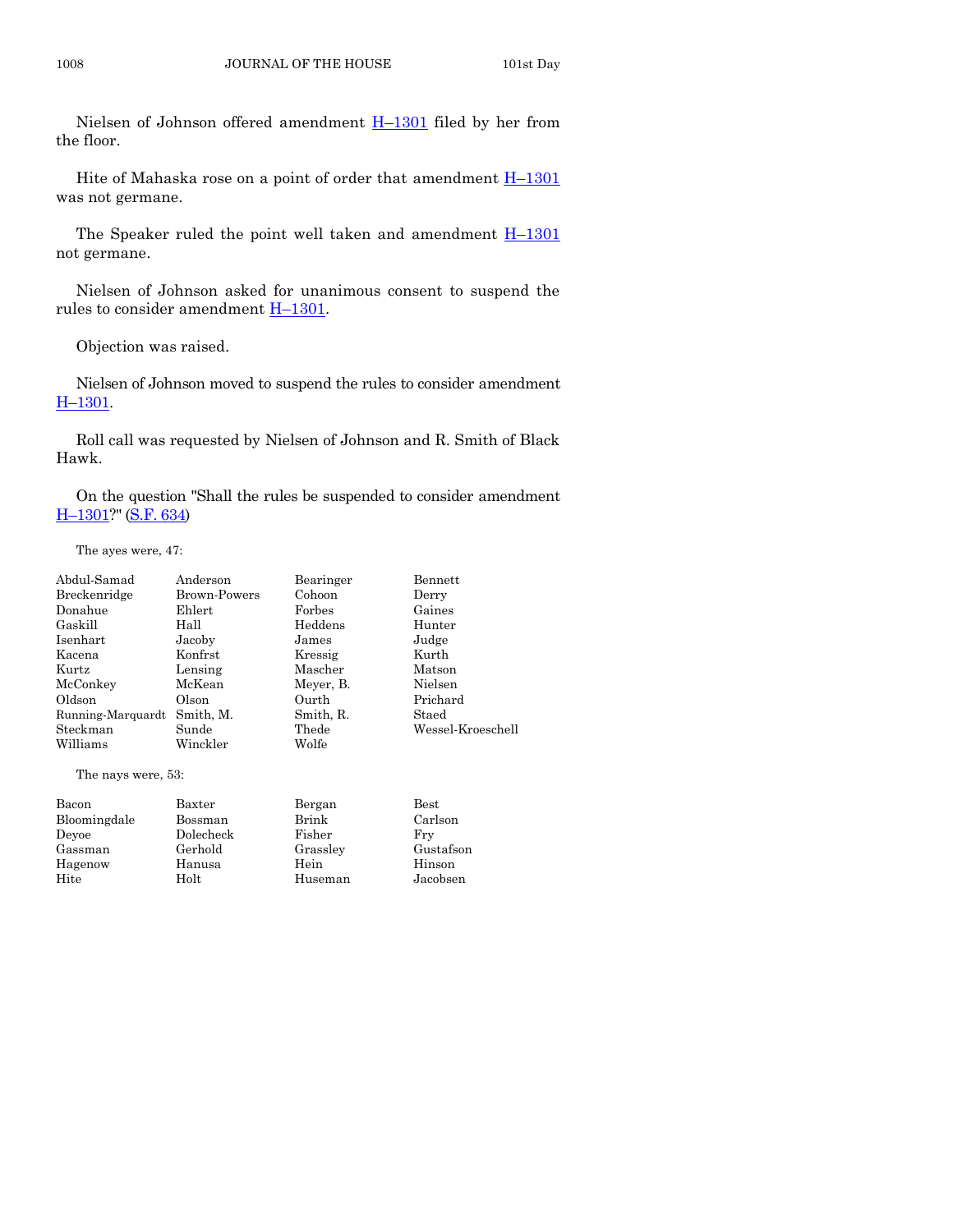| Jeneary  | Jones      | Kaufmann  | Kerr     |
|----------|------------|-----------|----------|
| Klein    | Landon     | Lohse     | Lundgren |
| Maxwell  | Meyer, A.  | Mitchell  | Mohr     |
| Mommsen  | Moore      | Osmundson | Paustian |
| Salmon   | Sexton     | Shipley   | Sieck    |
| Sorensen | Thompson   | Thorup    | Wheeler  |
| Wills    | Windschitl | Worthan   | Zumbach  |
| Speaker  |            |           |          |

Upmeyer

Absent or not voting, none.

The motion to suspend the rules lost.

Forbes of Polk offered amendment  $H-1303$  $H-1303$  filed by him from the floor.

Hite of Mahaska rose on a point of order that amendment  $H-1303$  $H-1303$ was not germane.

The Speaker ruled the point well taken and amendment  $H-1303$  $H-1303$ not germane.

Forbes of Polk asked for unanimous consent to suspend the rules to consider amendment  $H-1303$ .

Objection was raised.

Forbes of Polk moved to suspend the rules to consider amendment H–[1303.](https://www.legis.iowa.gov/legislation/BillBook?ga=88&ba=H1303)

Roll call was requested by Forbes of Polk and Running-Marquardt of Linn.

On the question "Shall the rules be suspended to consider amendment H–[1303?](https://www.legis.iowa.gov/legislation/BillBook?ga=88&ba=H1303)" [\(S.F. 634\)](https://www.legis.iowa.gov/legislation/BillBook?ga=88&ba=SF634)

The ayes were, 47:

| Abdul-Samad  | Anderson     | Bearinger | Bennett |
|--------------|--------------|-----------|---------|
| Breckenridge | Brown-Powers | Cohoon    | Derry   |
| Donahue      | Ehlert       | Forbes    | Gaines  |
| Gaskill      | Hall         | Heddens   | Hunter  |
| Isenhart     | Jacoby       | James     | Judge   |
| Kacena       | Konfrst      | Kressig   | Kurth   |
| Kurtz        | Lensing      | Mascher   | Matson  |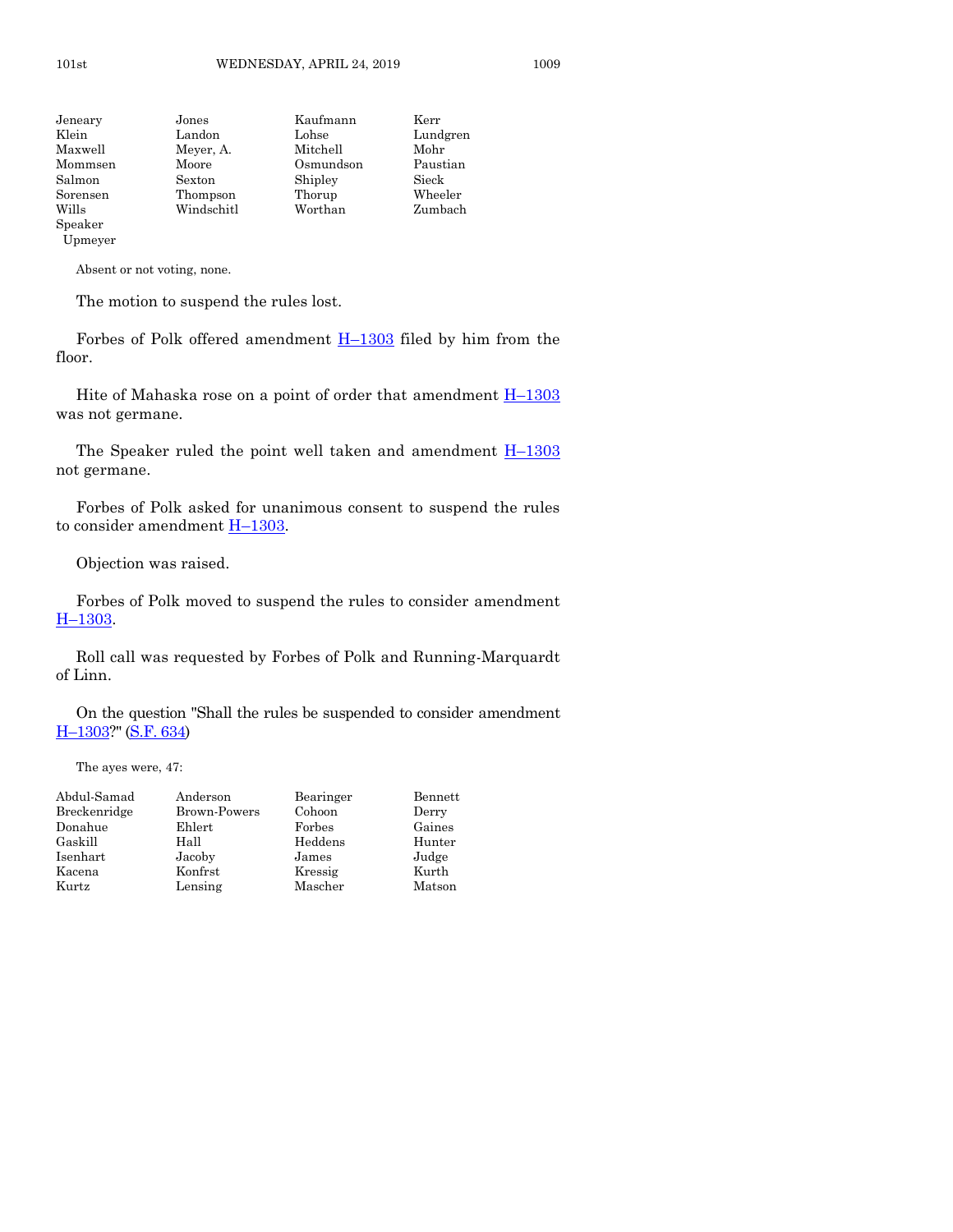| McConkey           | McKean     | Meyer, B. | Nielsen           |
|--------------------|------------|-----------|-------------------|
| Oldson             | Olson      | Ourth     | Prichard          |
| Running-Marquardt  | Smith, M.  | Smith, R. | Staed             |
| Steckman           | Sunde      | Thede     | Wessel-Kroeschell |
| Williams           | Winckler   | Wolfe     |                   |
| The nays were, 53: |            |           |                   |
| Bacon              | Baxter     | Bergan    | $_{\rm Best}$     |
| Bloomingdale       | Bossman    | Brink     | Carlson           |
| Deyoe              | Dolecheck  | Fisher    | Fry               |
| Gassman            | Gerhold    | Grassley  | Gustafson         |
| Hagenow            | Hanusa     | Hein      | Hinson            |
| Hite               | Holt       | Huseman   | Jacobsen          |
| Jeneary            | Jones      | Kaufmann  | Kerr              |
| Klein              | Landon     | Lohse     | Lundgren          |
| Maxwell            | Meyer, A.  | Mitchell  | Mohr              |
| Mommsen            | Moore      | Osmundson | Paustian          |
| Salmon             | Sexton     | Shipley   | Sieck             |
| Sorensen           | Thompson   | Thorup    | Wheeler           |
| Wills              | Windschitl | Worthan   | Zumbach           |
| Speaker            |            |           |                   |
| Upmeyer            |            |           |                   |

Absent or not voting, none.

The motion to suspend the rules lost.

Windschitl of Harrison in the chair at 1:53 a.m.

Bearinger of Fayette rose on a point of order under Rule 10, decorum in debate.

The Speaker resolved the point of order.

Hite of Mahaska moved that the bill be read a last time now and placed upon its passage which motion prevailed and the bill was read a last time.

On the question "Shall the bill pass?" ([S.F. 634\)](https://www.legis.iowa.gov/legislation/BillBook?ga=88&ba=SF634)

The ayes were, 53:

| Bacon        | Baxter    | Bergan   | $_{\rm Best}$ |
|--------------|-----------|----------|---------------|
| Bloomingdale | Bossman   | Brink    | Carlson       |
| Devoe        | Dolecheck | Fisher   | Fry           |
| Gassman      | Gerhold   | Grassley | Gustafson     |
| Hagenow      | Hanusa    | Hein     | Hinson        |
| Hite         | Holt      | Huseman  | Jacobsen      |
| Jeneary      | Jones     | Kaufmann | Kerr          |
| Klein        | Landon    | Lohse    | Lundgren      |
| Maxwell      | Meyer, A. | Mitchell | Mohr          |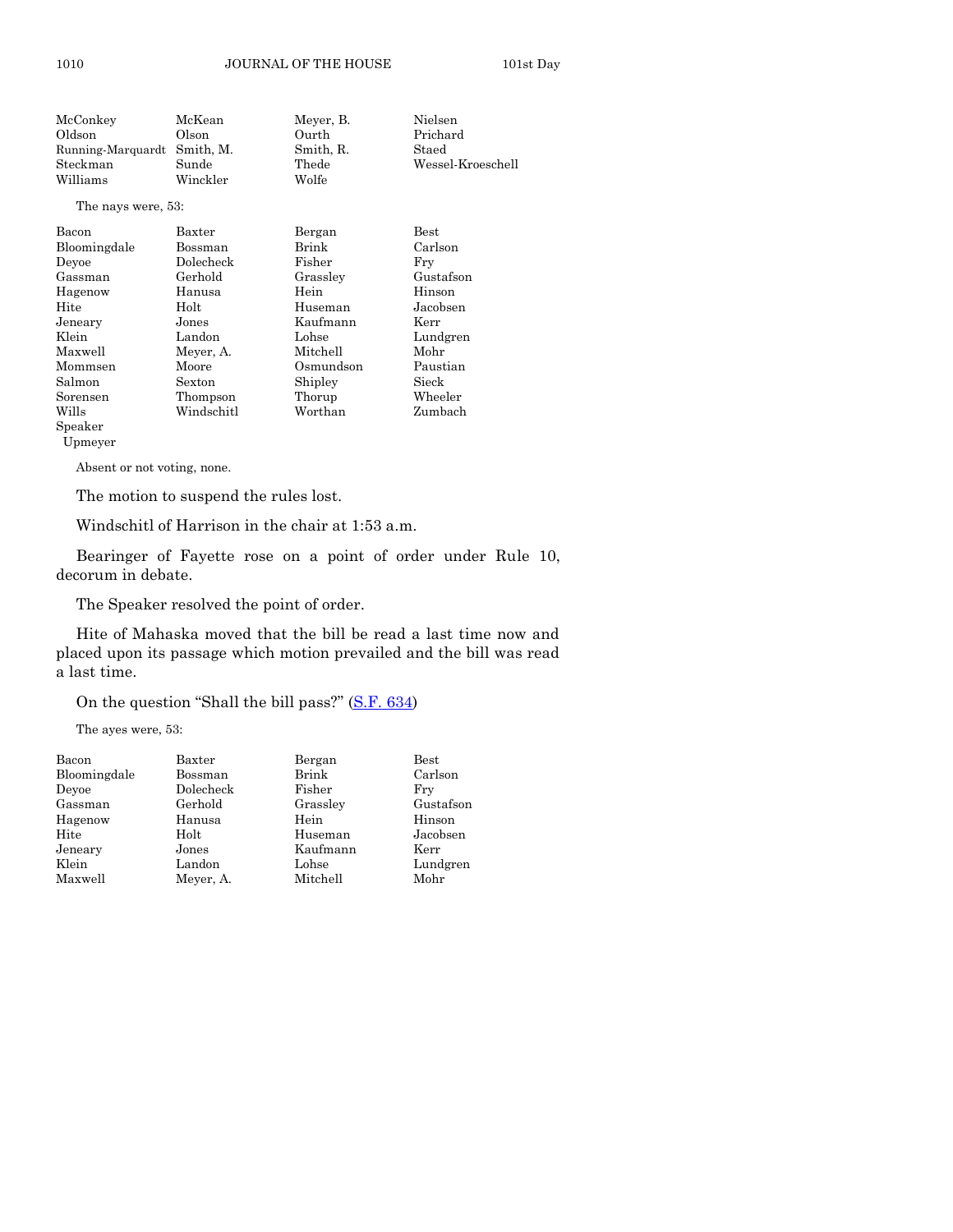| Mommsen            | Moore        | Osmundson     | Paustian          |
|--------------------|--------------|---------------|-------------------|
| Salmon             | Sexton       | Shipley       | Sieck             |
| Sorensen           | Thompson     | Thorup        | Upmeyer, Spkr.    |
| Wheeler            | Wills        | Worthan       | Zumbach           |
| Windschitl.        |              |               |                   |
| Presiding          |              |               |                   |
| The nays were, 47: |              |               |                   |
| Abdul-Samad        | Anderson     | Bearinger     | Bennett           |
| Breckenridge       | Brown-Powers | Cohoon        | Derry             |
| Donahue            | $E$ hlert    | $\rm{Forbes}$ | Gaines            |
| Gaskill            | Hall         | Heddens       | Hunter            |
| Isenhart           | Jacoby       | James         | Judge             |
| Kacena             | Konfrst      | Kressig       | Kurth             |
| Kurtz              | Lensing      | Mascher       | Matson            |
| McConkey           | McKean       | Meyer, B.     | Nielsen           |
| Oldson             | Olson        | Ourth         | Prichard          |
| Running-Marquardt  | Smith, M.    | Smith, R.     | Staed             |
| Steckman           | Sunde        | Thede         | Wessel-Kroeschell |
| Williams           | Winckler     | Wolfe         |                   |

Absent or not voting, none.

The bill having received a constitutional majority was declared to have passed the House and the title was agreed to.

#### IMMEDIATE MESSAGE

Hagenow of Dallas asked and received unanimous consent that **[Senate File 634](https://www.legis.iowa.gov/legislation/BillBook?ga=88&ba=SF634)** be immediately messaged to the Senate.

#### HOUSE FILES WITHDRAWN

Hagenow of Dallas asked and received unanimous consent to withdraw House Files 171, 773 and 777 from further consideration by the House.

#### SPONSORS ADDED

- Kurth of Scott Thede of Scott Winckler of Scott Hunter of Polk Anderson of Polk Gaines of Polk Wolfe of Clinton B. Meyer of Polk Wessel-Kroeschell of Story Olson of Polk Kacena of Woodbury Nielsen of Johnson Konfrst of Polk
- [House File 374](https://www.legis.iowa.gov/legislation/BillBook?ga=88&ba=HF374) Cohoon of Des Moines Lensing of Johnson Brown-Powers of Black Hawk Bennett of Linn Steckman of Cerro Gordo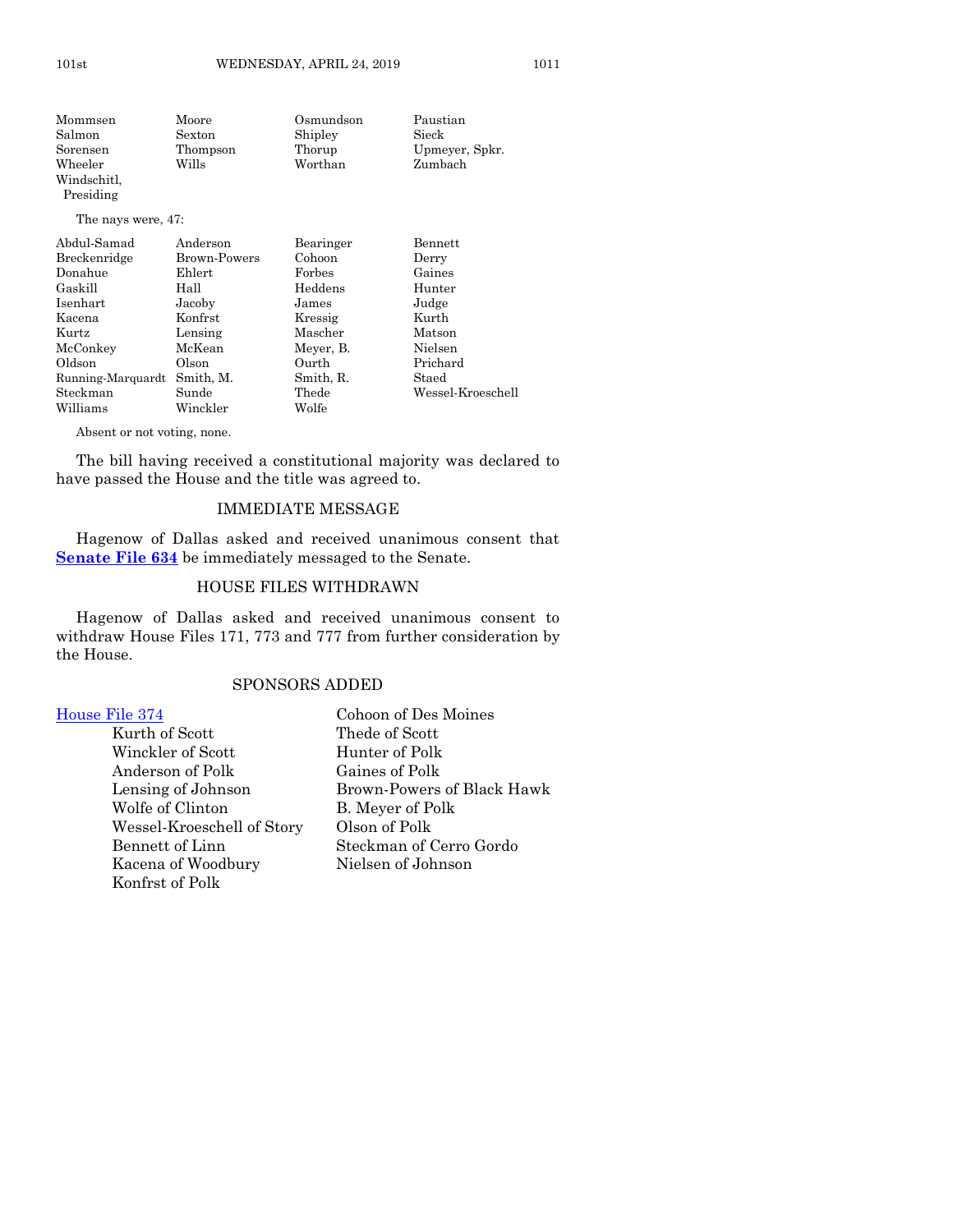#### EXPLANATION OF VOTE

On April 18, 2019, I was necessarily absent during voting in the House chamber. Had I been present, I would have voted as follows:

| House File $328 -$ "aye"  | Senate File $275 -$ "aye" |
|---------------------------|---------------------------|
| Senate File $323$ – "nay" | Senate File 570 – "aye"   |

Also on April 22, 2019, I was necessarily absent during voting in the House chamber. Had I been present, I would have voted as follows:

| House File $744 -$ "aye"       | House File $764 -$ "nay" |
|--------------------------------|--------------------------|
| <u>Senate File 567</u> – "aye" |                          |

Also on April 23, 2019, I was necessarily absent during voting in the House chamber. Had I been present, I would have voted as follows:

[House File 765](https://www.legis.iowa.gov/legislation/BillBook?ga=88&ba=HF765) – "nay" [House File 772](https://www.legis.iowa.gov/legislation/BillBook?ga=88&ba=HF772) – "aye" [Senate File 86](https://www.legis.iowa.gov/legislation/BillBook?ga=88&ba=SF86) – "aye" [Senate File 188](https://www.legis.iowa.gov/legislation/BillBook?ga=88&ba=SF188) – "aye" [Senate File 599](https://www.legis.iowa.gov/legislation/BillBook?ga=88&ba=SF599) – "aye" [Senate File 608](https://www.legis.iowa.gov/legislation/BillBook?ga=88&ba=SF608) – "nay" [Senate File 609](https://www.legis.iowa.gov/legislation/BillBook?ga=88&ba=SF609) – "nay" [Senate File 615](https://www.legis.iowa.gov/legislation/BillBook?ga=88&ba=SF615) – "nay" [Senate File 616](https://www.legis.iowa.gov/legislation/BillBook?ga=88&ba=SF616) – "nay"

Bearinger of Fayette

On April 24, 2019, I inadvertently voted "nay" on amendment H–[1294](https://www.legis.iowa.gov/legislation/BillBook?ga=88&ba=H1294) to [House File 758](https://www.legis.iowa.gov/legislation/BillBook?ga=88&ba=HF758), I meant to vote "aye".

Hall of Woodbury

On April 17, 2019, I was necessarily absent during voting in the House chamber. Had I been present, I would have voted as follows:

| House File $596 -$ "aye" | House File $609 -$ "aye" |
|--------------------------|--------------------------|
| House File $767 -$ "aye" | Senate File 170 - "aye"  |
| Senate File 227 – "aye"  | Senate File 283 – "aye"  |
| Senate File 409 – "aye"  | Senate File 475 – "aye"  |
| Senate File 505 – "aye"  |                          |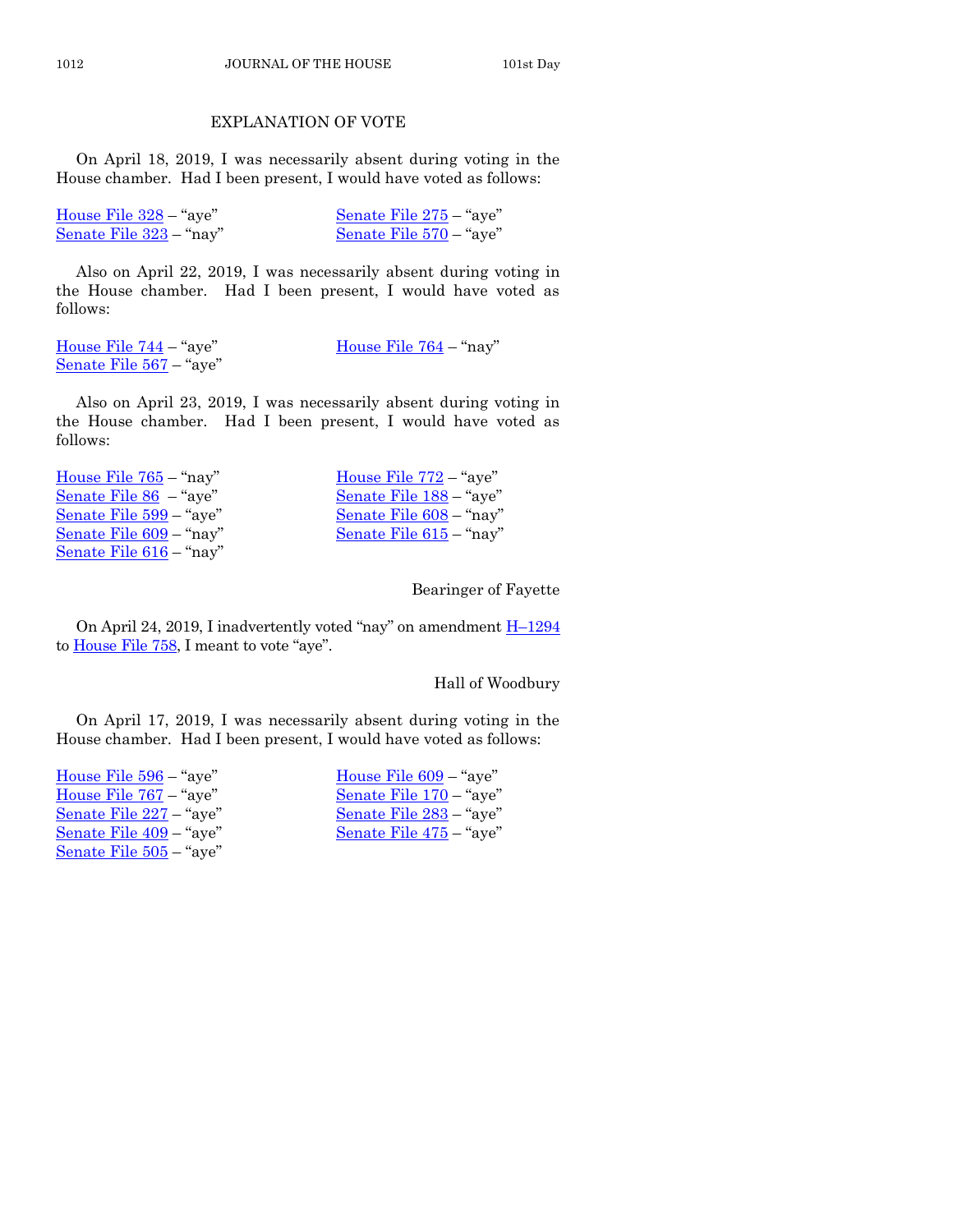Also on April 18, 2019, I was necessarily absent during voting in the House chamber. Had I been present, I would have voted as follows:

| House File $328 -$ "aye"  | House File $379 -$ "aye"                    |
|---------------------------|---------------------------------------------|
| House File 753 - "aye"    | Senate File 158 - "aye"                     |
| Senate File 275 – "aye"   | Senate File 323 - "aye"                     |
| Senate File $364$ – "aye" | Senate File $394 -$ "aye"                   |
| Senate File $435 -$ "aye" | <u>Senate File <math>531 -</math></u> "aye" |
| Senate File $548 -$ "nay" | Senate File 570 - "aye"                     |
| Senate File $572 -$ "nay" |                                             |

#### Ourth of Warren

On April 24, 2019, I inadvertently voted "nay" on amendment H–[1294](https://www.legis.iowa.gov/legislation/BillBook?ga=88&ba=H1294) to **House File 758**, I meant to vote "aye".

Prichard of Floyd

#### HOUSE STUDY BILL COMMITTEE ASSIGNMENT

#### **[H.S.B. 259](https://www.legis.iowa.gov/legislation/BillBook?ga=88&ba=HSB259) Appropriations**

Relating to state and local finances by making appropriations, providing for legal and regulatory responsibilities, providing for other properly related matters, and including effective date, applicability, and retroactive applicability provisions.

#### HOUSE STUDY BILL SUBCOMMITTEE ASSIGNMENT

#### **[House Study Bill 259](https://www.legis.iowa.gov/legislation/BillBook?ga=88&ba=HSB259)**

Appropriations: Sorensen, Chair; Grassley and Hall.

#### RESOLUTION FILED

**[H.R. 27](https://www.legis.iowa.gov/legislation/BillBook?ga=88&ba=HR27)**, by Isenhart, Thede, Ourth, Jacoby, McKean, Staed, Forbes, Bennett, Kressig, Donahue, Kurtz, Kurth, Kacena, Gaskill, Hunter, Mascher, Anderson, Winckler, Lensing, Cohoon, Wolfe, Williams, Steckman, McConkey, James, Olson, Sunde, Derry, Matson, Wessel-Kroeschell, Brown-Powers, Heddens, Gaines, Ehlert, Konfrst, B. Meyer, Oldson, and Hall, a resolution of the Iowa General Assembly, on the occasion of